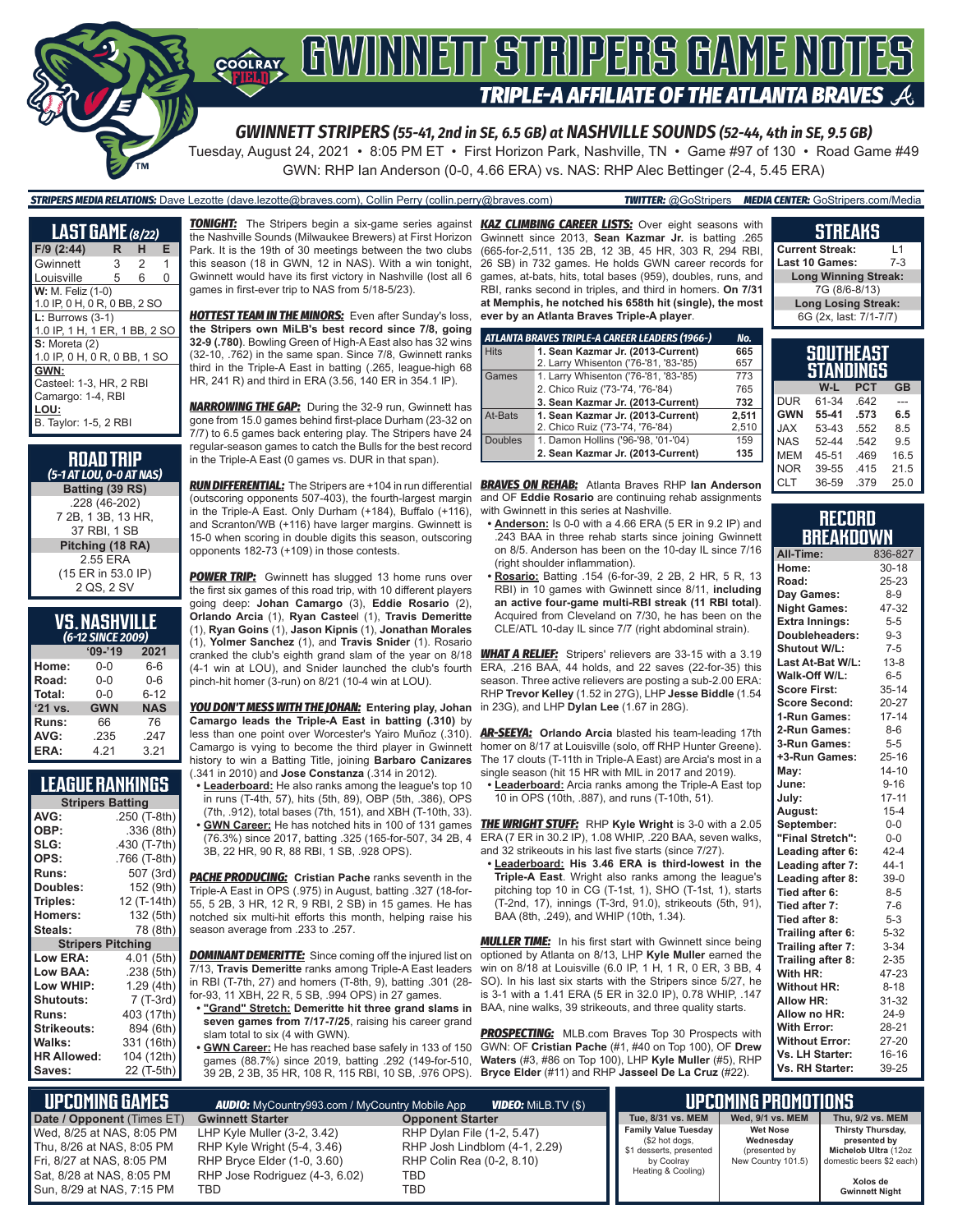

#### *TUESDAY, AUGUST 24, 2021 AT NASHVILLE*

#### **MANAGER MATT TUIASOSOPO**

**Matt Tuiasosopo** is in his first season as Gwinnett manager and his third season as a coach in the Atlanta Braves organization in 2021. He was named the seventh manager in team history on 3/30/21. Tuiasosopo is both the youngest manager in team history (turned 35 on 5/10) and the first former Gwinnett player to manage the club (hit .221 with 19 HR, 73 RBI in 178 games from 2016-17).

Tuiasosopo made his managerial debut in 2019 with Class-A Rome, leading the club to a 65-74 record and earning Atlanta's Bobby Cox Award for minor league manager of the year. He was set to return to Rome in 2020, but was reassigned to the Braves Alternate Training Site at Coolray Field once the MiLB season was canceled.

| Tuiasosopo's Managerial Career | Games | W-L     | <b>PCT</b> | <b>Plavoffs</b> |
|--------------------------------|-------|---------|------------|-----------------|
| With Gwinnett (1 Season):      | 96    | 55-41   | .573       |                 |
| MiLB Career (2 Seasons):       | 235   | 120-115 | 511        |                 |

*All staff bios available in the 2021 Stripers Media Guide*

| EJECTIONS (4)              |                          |                         |  |  |
|----------------------------|--------------------------|-------------------------|--|--|
| Player/Coach               | Date/Inning              | <b>Umpire</b>           |  |  |
| <b>Ryan Goins</b>          | 5/25 vs. MEM, 7th Inning | <b>HP Clint Vondrak</b> |  |  |
| <b>MGR Matt Tuiasosopo</b> | 6/3 vs. JAX, 8th Inning  | <b>HP Alex Tosi</b>     |  |  |
| <b>Travis Snider</b>       | 7/30 at MEM, 8th Inning  | HP John Bacon           |  |  |
| <b>Ryan Casteel</b>        | 8/17 at LOU, 3rd Inning  | 1B Charlie Ramos        |  |  |

| <b>TEAM DEFENSE (GTH IN TRIPLE-A EAST)</b>                                          |    |                                                   |                |                |            |           |           |
|-------------------------------------------------------------------------------------|----|---------------------------------------------------|----------------|----------------|------------|-----------|-----------|
| <b>PCT</b>                                                                          | G  | ТC                                                | <b>PO</b>      | A              | Е          | <b>DP</b> | TP        |
| .982                                                                                | 96 | 3416                                              | 2492           | 864            | 60         | 94        |           |
| <b>Catchers</b>                                                                     |    | <b>SB</b>                                         | <b>CS</b>      | <b>ATT</b>     | <b>PCT</b> | <b>PB</b> | $W-L$     |
| Casteel, Ryan                                                                       |    | $\overline{4}$                                    | $\Omega$       | $\overline{4}$ | .000       | 1         | $1 - 2$   |
| Contreras, William                                                                  |    | 12                                                | 0              | 12             | .000       | 3         | $17 - 2$  |
| d'Arnaud, Travis                                                                    |    | 2                                                 | $\overline{2}$ | $\overline{4}$ | .500       | U         | $5 - 1$   |
| Jackson, Alex                                                                       |    | 10                                                | 4              | 14             | .286       |           | $11 - 12$ |
| 5<br>Lucroy, Jonathan<br>18<br>23                                                   |    | .217                                              |                | $8 - 15$       |            |           |           |
| Martinez, Carlos                                                                    |    | 3                                                 | $\Omega$       | 3              | .000       |           | $2 - 1$   |
| 5<br>Morales, Jonathan<br>10<br>15<br>.333                                          |    |                                                   |                | $11 - 8$       |            |           |           |
| Total:                                                                              |    | 59                                                | 16             | 75             | .213       | 8         | 55-41     |
| <b>Outfield Assists (23):</b><br>Waters (9), Demeritte (4), Ervin (4), Sanchez (2), |    |                                                   |                |                |            |           |           |
|                                                                                     |    | Almonte (1), Inciarte (1), Pache (1), Rosario (1) |                |                |            |           |           |
| Pitcher Pickoffs (4):                                                               |    | Kingham (2), Y. Lopez (1), Muller (1)             |                |                |            |           |           |
| <b>Catcher Pickoffs (2):</b>                                                        |    | Casteel (1), Jackson (1)                          |                |                |            |           |           |

### **STARTS**

|     | <b>By Batting Order</b>                                                                                                                                                                                              |
|-----|----------------------------------------------------------------------------------------------------------------------------------------------------------------------------------------------------------------------|
| 1:  | Waters (64), Pache (17), Inciarte (6), Arcia (5), Almonte (1), Ervin (1), Gore (1),<br>Sanchez (1)                                                                                                                   |
| 2:  | Pache (28), Kipnis (22), Arcia (17), Rosario (9), Goins (8), Demeritte (3), Waters (3),<br>Almonte (1), Camargo (1), Ervin (1), Gore (1), Heredia (1), Sanchez (1)                                                   |
| 3:  | Arcia (45), Camargo (30), d'Arnaud (6), Demeritte (4), Jackson (3), Kipnis (3), Lucroy (3),<br>Contreras (2)                                                                                                         |
| 4:  | Camargo (42), Jackson (17), Demeritte (16), Lucroy (5), Contreras (4), Kipnis (4),<br>Almonte (3), Casteel (3), Kazmar Jr. (1), Rosario (1)                                                                          |
| 5:  | Contreras (20), Lucroy (13), Goins (11), Kazmar Jr. (10), Kipnis (10), Almonte (8),<br>Jackson (8), Demeritte (7), Camargo (3), Sanchez (2), Snider (2), Casteel (1), Ervin (1)                                      |
| 6:  | Goins (20), Kazmar Jr. (12), Casteel (11), Demeritte (9), Ervin (8), Snider (8),<br>Pache (6), Lucroy (5), Waters (5), Almonte (4), Sanchez (4), Contreras (3), Jackson (1)                                          |
| 7:  | Ervin (22), Kazmar Jr. (16), Goins (13), Sanchez (13), Snider (12), Pache (6),<br>Demeritte (5), Casteel (4), Morales (2), Waters (2), Almonte (1)                                                                   |
| 8:  | Sanchez (29), Morales (15), Ervin (12), Kazmar Jr. (12), Snider (8), Goins (7),<br>Casteel (5), Gore (5), Brugman (1), Martinez (1), Unroe (1)                                                                       |
| 9:  | Starting Pitchers (54), Sanchez (12), Morales (11), Ervin (4), Gore (4), Snider (4),<br>Casteel (2), Kazmar Jr. (2), Martinez (2), Unroe (1)                                                                         |
|     | <b>By Position</b>                                                                                                                                                                                                   |
| c:  | Jackson (23), Lucroy (23), Contreras (19), Morales (19), d'Arnaud (6), Casteel (3),<br>Martinez (3)                                                                                                                  |
| 1B: | Camargo (41), Casteel (21), Snider (14), Kazmar Jr. (8), Morales (6), Lucroy (2),<br>Unroe (2), Demeritte (1), Goins (1)                                                                                             |
| 2B: | Kipnis (31), Goins (25), Sanchez (21), Kazmar Jr. (17), Arcia (1), Morales (1)                                                                                                                                       |
| 3B: | Camargo (32), Kazmar Jr. (25), Sanchez (23), Goins (11), Arcia (3), Morales (2)                                                                                                                                      |
| SS: | Arcia (58), Goins (22), Sanchez (14), Camargo (1), Kazmar Jr. (1)                                                                                                                                                    |
| LF: | Waters (29), Ervin (23), Gore (11), Almonte (9), Snider (7), Kipnis (5), Arcia (4),<br>Demeritte (3), Rosario (3), Heredia (1), Sanchez (1)                                                                          |
| CF: | Pache (53), Waters (28), Ervin (6), Inciarte (5), Rosario (4)                                                                                                                                                        |
| RF: | Demeritte (37), Ervin (19), Waters (17), Almonte (8), Snider (8), Sanchez (3), Pache (2),<br>Camargo (1), Rosario (1)                                                                                                |
| DH: | Contreras (10), Jackson (6), Snider (5), Demeritte (3), Kipnis (3), Casteel (2),<br>Kazmar Jr. (2), Pache (2), Rosario (2), Almonte (1), Arcia (1), Brugman (1), Camargo (1),<br>Ervin (1), Inciarte (1), Lucroy (1) |

|               | <b>VS.2021 OPPONENTS</b>                                     |           |          |               |         |       |         |  |  |  |  |  |  |  |  |
|---------------|--------------------------------------------------------------|-----------|----------|---------------|---------|-------|---------|--|--|--|--|--|--|--|--|
|               | Home<br><b>Total</b><br><b>Total</b><br>Road<br>Home<br>Road |           |          |               |         |       |         |  |  |  |  |  |  |  |  |
| <b>CLT</b>    | $5 - 1$                                                      | $11 - 1$  | $16 - 2$ | COL           | ---     |       | ---     |  |  |  |  |  |  |  |  |
| <b>DUR</b>    | $4 - 2$                                                      | $1 - 5$   | $5 - 7$  | LOU           | $4 - 2$ | $5-1$ | $9 - 3$ |  |  |  |  |  |  |  |  |
| <b>JAX</b>    | $1 - 5$                                                      | ---       | $1 - 5$  | <b>MW DIV</b> | $4 - 2$ | $5-1$ | $9 - 3$ |  |  |  |  |  |  |  |  |
| <b>MEM</b>    | $5 - 1$                                                      | $7-5$     | $12 - 6$ |               |         |       |         |  |  |  |  |  |  |  |  |
| <b>NAS</b>    | $6-6$                                                        | $0-6$     | $6 - 12$ |               |         |       |         |  |  |  |  |  |  |  |  |
| <b>NOR</b>    | $5 - 1$                                                      | $1 - 5$   | $6-6$    |               |         |       |         |  |  |  |  |  |  |  |  |
| <b>SE DIV</b> | $26 - 16$                                                    | $20 - 22$ | 46-38    |               |         |       |         |  |  |  |  |  |  |  |  |

#### **LAST AT-BAT WINS** *(13)*

The Stripers are 13-8 (.619) in games decided in the last at-bat in 2021.

| Date/Opponent        | <b>Score</b>             | <b>Game-Winning Play</b>                |
|----------------------|--------------------------|-----------------------------------------|
| 5/4 at Charlotte     | 10-9 (12th)              | Almonte scores on E4 (Reynolds)         |
| 5/9 at Charlotte     | 12-9 (10th)              | Camargo RBI single                      |
| 5/14 vs. Louisville  | $2-1$ (8th)              | Arcia solo HR                           |
| 5/16 vs. Louisville  | 5-4 (9th)*               | Arcia walk-off solo HR                  |
| 5/25 vs. Memphis     | $2-1$ (9th) <sup>*</sup> | Kazmar walk-off single                  |
| 6/9-G2 at Memphis    | $3-1$ (8th)              | Waters RBI single                       |
| 6/18 vs. Nashville   | 8-7 (10th)*              | Arcia scores on E4 (Hiura on Lucroy FC) |
| 6/30 at Durham       | $2-1$ (9th)              | Pache RBI single                        |
| 7/18 at Charlotte    | 13-12 (9th)              | Contreras RBI double                    |
| 8/1 at Memphis       | $4-2$ (9th)              | Ervin RBI single                        |
| 8/6 vs. Charlotte    | 4-3 $(11th)^*$           | Morales walk-off single                 |
| 8/8-G1 vs. Charlotte | 4-3 $(7th)^*$            | d'Arnaud walk-off single                |
| 8/11-G1 vs. Durham   | 4-3 $(7th)*$             | Pache walk-off single                   |
|                      |                          |                                         |

*\*Denotes "walk-off" win*

# **GWINNETT PLAYERS USED** *(58 IN 2021)*

**Pitchers (33)** Anderson, Ian Arano, Victor Biddle, Jesse Bradford, Chasen Burrows, Thomas Chavez, Jesse Davidson, Tucker De La Cruz, Jasseel *Edwards Jr., Carl* Elder, Bryce Flaa, Jay *Greene, Shane*  Hernandez, Daysbel *Horacek, Mitch* Johnstone, Connor *Jones, Nate* Kelley, Trevor Lee, Dylan Lopez, Yoan Martin, Chris Minter, A.J. Muller, Kyle Roark, Tanner Rodriguez, Jose Santana, Edgar *Tice,Ty* Webb, Jacob *Wilson, Bryse* Wright, Kyle Ynoa, Huascar

Kingham, Nolan Newcomb, Sean Toussaint, Touki Almonte, Abraham Arcia, Orlando *Brugman, Jaycob* Camargo, Johan Casteel, Ryan Contreras, William d'Arnaud, Travis Demeritte, Travis Ervin, Phillip Goins, Ryan Gore, Terrance Heredia, Guillermo *Inciarte, Ender Jackson, Alex* Kazmar Jr., Sean Kipnis, Jason

*Lucroy, Jonathan* Martinez, Carlos Morales, Jonathan Pache, Cristian Rosario, Eddie Sanchez, Yolmer Snider, Travis Unroe, Riley Waters, Drew

*Italics = Player no longer in Braves organization*

#### **BASS-LANTA**

OF Abraham Almonte RHP Ian Anderson INF/OF Orlando Arcia LHP Jesse Biddle INF Johan Camargo RHP Jesse Chavez C William Contreras C Travis d'Arnaud LHP Tucker Davidson RHP Carl Edwards Jr.

RHP Jay Flaa RHP Shane Greene OF Guillermo Heredia OF Ender Inciarte C Alex Jackson RHP Nate Jones INF Sean Kazmar Jr. C Jonathan Lucroy RHP Chris Martin LHP A.J. Minter

**30 players have played for both Gwinnett and Atlanta in 2021:** LHP Kyle Muller (Debut) LHP Sean Newcomb OF Cristian Pache RHP Edgar Santana RHP Ty Tice RHP Touki Toussaint RHP Jacob Webb RHP Bryse Wilson RHP Kyle Wright RHP Huascar Ynoa

## **ATLANTA BRAVES REHAB ASSIGNMENTS** *(10 IN 2021)*

**Player Injury (IL Date)** RHP Chris Martin RT Shoulder Inflammation (4/7) 5/5-5/11<br>OF Ender Inciarte Strained LT Hamstring (4/17) 5/6-5/12 OF Ender Inciarte Strained LT Hamstring (4/17)<br>OF Guillermo Heredia RT Hamstring Inflammation (5) RT Hamstring Inflammation  $(5/1)$  5/14 C Alex Jackson Strained LT Hamstring (5/2) 5/21-6/9, 6/30-7/20 OF Cristian Pache RT Hamstring Inflammation (5/14) 5/29-6/1<br>RHP Touki Toussaint RT Shoulder Strain (3/26) 6/22-7/15 RHP Touki Toussaint RT Shoulder Strain (3/26) 6/22-7/15<br>C. Travis d'Arnaud C. Torn LT Thumb Ligament (5/2) 6/10-8/10 Torn LT Thumb Ligament (5/2) RHP Ian Anderson RT Shoulder Inflammation (7/16) 8/5-<br>RHP Huascar Ynoa Fractured RT Hand (5/17) 8/6-8/16 RHP Huascar Ynoa Fractured RT Hand (5/17)<br>OF Eddie Rosario RT Abdominal Strain (7/7) RT Abdominal Strain (7/7) 8/10-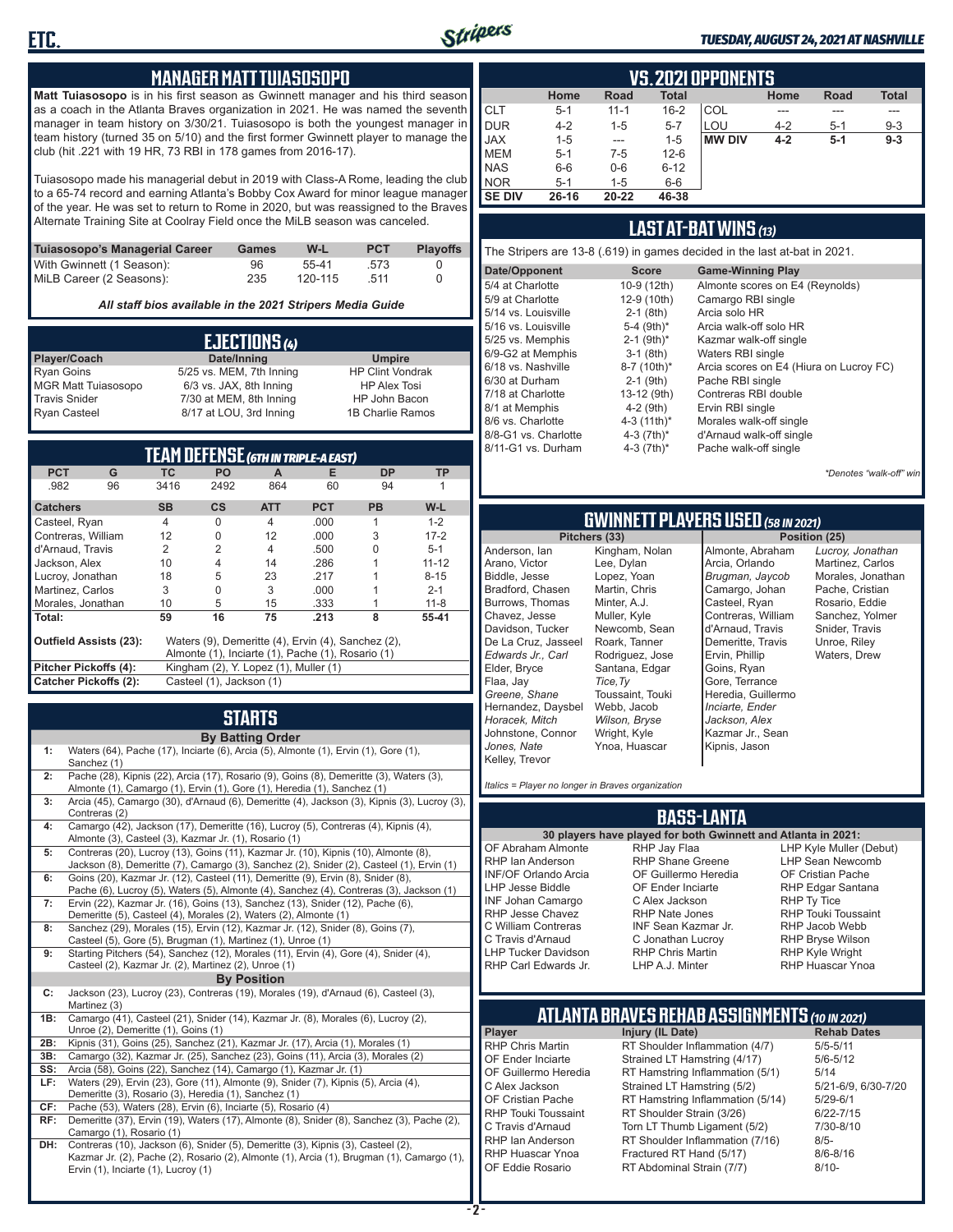### **STARTING PITCHER**



#### *TUESDAY, AUGUST 24, 2021 AT NASHVILLE*

# **36****IAN ANDERSON**

**B/T:** R/R **BORN:** 5/2/98 in Rexford, New York (Age 23)<br>**HT:** 6-3 **ACQUIRED:** Braves' 1st round pick (3rd over **HT:** 6-3 **ACQUIRED:** Braves' 1st round pick (3rd overall) in 2016 June draft out **WT:** 170 of Shenendehowa High School (Clifton Park, NY) **ON BRAVES 40-MAN ROSTER**

*TONIGHT'S START:* Anderson makes his fourth rehab start with Gwinnett in the opener of a six-game series at Nashville ... He has been on Atlanta's 10-day injured list since 7/16 (right shoulder inflammation) ... Is 1-2 with a 6.03 ERA and .242 BAA in eight career regular-season starts with Gwinnett, five coming during his Triple-A debut in 2019 (1-2, 6.57 ERA, .242 BAA).

*2021 WITH ATLANTA:* Entered the season ranked the Braves' No. 2 prospect and No. 18 in baseball by MLB.com ... Made Atlanta's Opening Day Roster for the first time ... Prior to injury, went 5-5 with a 3.56 ERA and .226 BAA in 18 starts (8 quality) ... Has five scoreless starts, including two of 7.0 IP (4/27 vs. CHC, 6/10 at PHI) ... Went 2-0 with a 2.48 ERA and .196 BAA in five April starts ... After going 4-1 with a 2.82 ERA in his first nine starts through 5/21, went 1-4 with a 4.40 ERA over his next nine starts.

*2020 SEASON:* Opened the year at the Braves' Alternate Training Site at Coolray Field ... Had his contract selected by Atlanta on 8/25 and made his MLB debut, going 3-2 with a 1.95 ERA and .172 BAA in six starts ... Won his debut start on 8/26 vs. the New York Yankees (6.0 IP, 1 H, 1 ER, 1 HR, 2 BB, 6 SO in 5-1 win, G1 of DH, solo HR by Luke Voit in 6th) ... Made four starts during his MLB Postseason debut, going 2-0 with a 0.96 ERA and .164 BAA ... Didn't allow a run over his first three Postseason starts, 10/1 vs. Cincinnati in the NLWCS (win, 6.0 IP, 2 H, 9 SO), 10/7 vs. Miami in the NLDS (win, 5.2 IP, 3 H, 8 SO), and 10/13 vs. the Los Angeles Dodgers in the NLCS (ND, 4.0 IP, 1 H, 5 SO) ... **Finished seventh in NL Rookie of the Year voting**.

*MiLB CAREER ACCOLADES:* **2018:** Florida State League Postseason All-Star (2-6, 2.52 ERA in 20 starts with Advanced-a Florida) ... **2019:** Southern League Midseason All-Star and SiriusXM MLB All-Star Futures Game selection (5-4, 2.85 ERA in 14 firsthalf starts with Double-A Mississippi) ... MiLB.com Braves Organization All-Star (8-7, 3.38 ERA in 26 starts between Mississippi and Triple-A Gwinnett.).

*NEARLY A VANDY BOY:* Anderson had committed to play baseball at Vanderbilt University in Nashville before being drafted by the Braves in 2016.

|              | <b>ANDERSON'S OVERALL STATS</b>                                                                       |         |      |       |    |     |     |      |      |  |  |  |  |  |  |
|--------------|-------------------------------------------------------------------------------------------------------|---------|------|-------|----|-----|-----|------|------|--|--|--|--|--|--|
| Year         | <b>WHIP</b><br><b>HR</b><br><b>BB</b><br><b>ERA</b><br>G/GS<br>W-L<br><b>SO</b><br><b>BAA</b><br>Team |         |      |       |    |     |     |      |      |  |  |  |  |  |  |
| 12021        | ATLANTA (MLB)                                                                                         | $5 - 5$ | 3.56 | 18/18 | 9  | 39  | 98  | .226 | 1.25 |  |  |  |  |  |  |
|              | Gwinnett (AAA)                                                                                        | $0 - 0$ | 4.66 | 3/3   |    |     | 11  | .243 | 1.66 |  |  |  |  |  |  |
| MiLB Career: |                                                                                                       | 17-21   | 2.95 | 83/83 | 16 | 176 | 462 | 214  | 1.24 |  |  |  |  |  |  |
| MLB Career:  |                                                                                                       | $8 - 7$ | 3.16 | 24/24 | 10 | 53  | 139 | .213 | 1 21 |  |  |  |  |  |  |

|                             | <b>ANDERSON'S 2021 SPLITS (WITH GWINNETT)</b> |                       |                                         |  |  |  |  |  |  |  |  |  |  |
|-----------------------------|-----------------------------------------------|-----------------------|-----------------------------------------|--|--|--|--|--|--|--|--|--|--|
| Home:                       | 0-0, 8.44 ERA (2G)                            | Road:                 | $0-0$ , $0.00$ ERA $(1G)$               |  |  |  |  |  |  |  |  |  |  |
| Day:                        | $0-0, - -$ ERA $(0G)$                         | Night:                | 0-0, 4.66 ERA (3G)                      |  |  |  |  |  |  |  |  |  |  |
| <b>Starter:</b><br>Vs. LHB: | 0-0, 4.66 ERA (3G)<br>.227 BAA, 0 HR          | Reliever:<br>Vs. RHB: | $0-0, - -$ ERA $(0G)$<br>.267 BAA, 0 HR |  |  |  |  |  |  |  |  |  |  |

|         | <b>ANDERSON VS. NASHVILLE</b> |                 |    |          |           |   |    |           |           |           |  |  |  |  |  |
|---------|-------------------------------|-----------------|----|----------|-----------|---|----|-----------|-----------|-----------|--|--|--|--|--|
|         | W-L                           | <b>ERA</b>      | G. | GS -     | <b>IP</b> | H | ER | <b>HR</b> | <b>BB</b> | <b>SO</b> |  |  |  |  |  |
| 2021:   | $0-0$                         | $\sim 10^{-10}$ |    | - 0      | 0.0       |   |    |           |           |           |  |  |  |  |  |
| Career: | $0-0$                         | $\sim 100$      |    | $\Omega$ | 0.0       | 0 |    |           |           |           |  |  |  |  |  |

|                                        | <b>ANDERSON'S HIGHS &amp; LOWS</b> |                                   |  |  |  |  |  |  |  |  |  |  |
|----------------------------------------|------------------------------------|-----------------------------------|--|--|--|--|--|--|--|--|--|--|
| Career (MiLB and MLB)<br><b>Season</b> |                                    |                                   |  |  |  |  |  |  |  |  |  |  |
| IP:                                    | 7.0 (3x, last: 7/1 vs. NYM)        | 7.2 (8/1/18, FLA at CHA)          |  |  |  |  |  |  |  |  |  |  |
| SO:                                    | 9 (6/26 at CIN)                    | 14 (6/28/19, MIS vs. JXN)         |  |  |  |  |  |  |  |  |  |  |
| BB:                                    | 5 (7/11 at MIA)                    | 6 (2x, last: 8/30/19, GWN at DUR) |  |  |  |  |  |  |  |  |  |  |
| H:                                     | 7 (2x, last: 6/16 vs. BOS)         | 8 (5/30/17, ROM at GVL)           |  |  |  |  |  |  |  |  |  |  |
| ER:                                    | 4 (6x, last: 7/11 at MIA)          | 6 (4/23/19, MIS vs. MTG)          |  |  |  |  |  |  |  |  |  |  |
| Low-Hit CG:                            | No 9.0 IP CG                       | No 9.0 IP CG                      |  |  |  |  |  |  |  |  |  |  |
|                                        | Low-ER CG: No 9.0 IP CG            | No 9.0 IP CG                      |  |  |  |  |  |  |  |  |  |  |

|                                                               | <b>ANDERSON AT THE PLATE</b> |    |  |  |  |  |  |  |  |    |  |  |  |  |  |
|---------------------------------------------------------------|------------------------------|----|--|--|--|--|--|--|--|----|--|--|--|--|--|
| AVG.<br>3B<br>HR<br><b>RBI</b><br>BB<br><b>SO</b><br>ΔR<br>2B |                              |    |  |  |  |  |  |  |  |    |  |  |  |  |  |
| 2021 w/ATL:                                                   | 077                          | 26 |  |  |  |  |  |  |  | 20 |  |  |  |  |  |
| 2021 w/GWN:                                                   |                              |    |  |  |  |  |  |  |  |    |  |  |  |  |  |
| MiLB Career:                                                  | .000                         | 18 |  |  |  |  |  |  |  | 12 |  |  |  |  |  |
| MLB Career:                                                   |                              | 26 |  |  |  |  |  |  |  |    |  |  |  |  |  |

|            | <b>ANDERSON'S 2021 STARTS (ALL LEVELS)</b> |               |           |                |                |                |           |                |                |           |                         |              |                                                 |  |
|------------|--------------------------------------------|---------------|-----------|----------------|----------------|----------------|-----------|----------------|----------------|-----------|-------------------------|--------------|-------------------------------------------------|--|
| Team       | Date/Opp.                                  | <b>Result</b> | <b>IP</b> | н              | R              | <b>ER</b>      | <b>HR</b> | <b>BB</b>      | <b>SO</b>      | NP-S      | Opp. Starter            | <b>Final</b> | <b>Notes</b>                                    |  |
| <b>ATL</b> | 4/4 at PHI                                 | <b>ND</b>     | 5.0       | 4              |                |                |           | 2              |                | 88-55     | Zach Eflin              | $L, 1-2$     | Did not receive any runs of support.            |  |
| ATL        | 4/10 vs. PHI                               | <b>ND</b>     | 5.1       | 5              | 4              | 4              | 2         |                | 6              | 89-56     | Zach Eflin              | W. 5-4       | HRs hit by Andrew McCutchen, Bryce Harper.      |  |
| ATL        | 4/15 vs. MIA                               | <b>ND</b>     | 5.0       | 6              | 3              | 3              | 0         | 4              | 6              | 98-57     | <b>Trevor Rogers</b>    | W. 7-6       | Dansby Swanson hit walk-off single in 9th.      |  |
| <b>ATL</b> | 4/21 at NYY                                | W, 1-0        | 6.2       | 4              | 0              | 0              | 0         | 4              | 4              | 97-65     | Corey Kluber            | W. 4-1       | All 4 hits allowed were singles.                |  |
| <b>ATL</b> | 4/27 vs. CHC                               | W. 2-0        | 7.0       |                | 0              | 0              | 0         |                | 8              | 90-59     | <b>Trevor Williams</b>  | W, 5-0       | Tied MLB career high in IP (9/12/20 at WSH).    |  |
| <b>ATL</b> | 5/2 at TOR                                 | L. 2-1        | 4.0       | 6              | 4              | 4              | 0         | 2              | 5              | 89-56     | Ross Stripling          | $L, 2-7$     | Allowed a pair of doubles.                      |  |
| ATL        | 5/8 vs. PHI                                | <b>ND</b>     | 6.0       | 6              | 3              | 3              |           | 3              |                | 94-52     | Vince Velasquez         | W. 8-7       | Braves overcame 3-run deficit to win in 12th.   |  |
| ATL        | 5/15 at MIL                                | W. 3-1        | 6.0       | $\overline{2}$ |                |                | 0         | 4              | 4              | 110-61    | <b>Brett Anderson</b>   | W. 5-1       | Threw a professional career-high 110 pitches.   |  |
| <b>ATL</b> | 5/21 vs. PIT                               | W. 4-1        | 6.0       | 6              | 0              | 0              | 0         | 0              | 6              | $92 - 62$ | <b>Tyler Anderson</b>   | W, 20-1      | First start with 0 BB since 9/24/20 vs. MIA.    |  |
| <b>ATL</b> | 5/29 at NYM                                | L, 4-2        | 4.0       | $\overline{ }$ | 4              | 4              | 2         |                | 6              | 87-55     | Taijuan Walker          | L, 2-13      | Most hits allowed in MLB start since 9/24/20.   |  |
| <b>ATL</b> | 6/4 vs. LAD                                | L. 4-3        | 4.1       |                | 4              | 4              | 0         | 3              | 6              | 98-57     | Julio Urias             | $L, 5-9$     | LAD scored 8 runs in the 5th inning.            |  |
| ATL        | 6/10 at PHI                                | <b>ND</b>     | 7.0       | 4              | 0              | 0              | 0         |                | 4              | 98-66     | Zack Wheeler            | L. 3-4       | PHI scored 3 runs in 10th inning for walk-off.  |  |
| ATL        | 6/16 vs. BOS                               | <b>ND</b>     | 4.0       |                | 4              | 4              | 0         |                | 5              | 87-57     | <b>Garrett Richards</b> | L, 8-10      | Allowed 4 doubles.                              |  |
| <b>ATL</b> | G2, 6/21 at NYM                            | W. 5-3        | 5.1       | 3              | 0              | 0              | 0         |                | 5              | 85-50     | Jerad Eickhoff          | W, 1-0       | Ronald Acuña Jr. HR was only run in game.       |  |
| <b>ATL</b> | 6/26 at CIN                                | L. 5-4        | 6.0       | 5              | 3              | 3              |           |                | 9              | 97-60     | Luis Castillo           | $L. 1 - 4$   | Tied most MLB strikeouts (9/12/20 at WSH).      |  |
| <b>ATL</b> | 7/1 vs. NYM                                | <b>ND</b>     | 7.0       | 3              | $\overline{2}$ | $\mathfrak{p}$ |           | $\overline{2}$ | $\overline{2}$ | 97-59     | Jacob deGrom            | W. 4-3       | Freddie Freeman hit walk-off single in 9th.     |  |
| ATL        | 7/6 at PIT                                 | <b>ND</b>     | 5.0       | 5              |                |                | 0         | 3              | 4              | 91-56     | Chad Kuhl               | L. 1-2       | Pittsburgh won on a walk-off walk.              |  |
| <b>ATL</b> | 7/11 at MIA                                | $L.5 - 5$     | 2.1       | 6              | 4              | 4              |           | 5              | 4              | 64-32     | Pablo Lopez             | $L, 4-7$     | Placed on 10-day IL on 7/16.                    |  |
| <b>GWN</b> | 8/5 vs. CLT                                | <b>ND</b>     | 2.1       | $\overline{2}$ | $\overline{2}$ | $\overline{2}$ | 0         | 3              | $\overline{2}$ | 47-24     | Jonathan Stiever        | L, 6-10      | Both runs scored after his exit (Johnstone).    |  |
| <b>GWN</b> | 8/11-G1 vs. DUR                            | <b>ND</b>     | 3.0       | 3              | 3              | 3              | 0         | 3              | 3              | 64-35     | <b>Tommy Romero</b>     | W. 4-3       | All runs scored on Quiroz 3-run double in 1st.  |  |
| <b>GWN</b> | 8/17 at LOU                                | <b>ND</b>     | 4.1       | 4              | 0              | 0              | 0         |                | 6              | 76-45     | <b>Hunter Greene</b>    | W. 4-2       | First career scoreless start at Triple-A level. |  |

|                     | <b>STRIPERS STARTING PITCHERS (14 IN 2021)</b> |            |               |          |         |                             |                            |                                                    |  |  |  |  |  |
|---------------------|------------------------------------------------|------------|---------------|----------|---------|-----------------------------|----------------------------|----------------------------------------------------|--|--|--|--|--|
| <b>Pitcher</b>      | W-L                                            | <b>ERA</b> | GS            | QS       |         | <b>Team W-L Run Support</b> | <b>Last Gwinnett Start</b> | <b>Final Line</b>                                  |  |  |  |  |  |
| Anderson, Ian       | $0-0$                                          | 4.66       |               | 0        | $2 - 1$ | 2.00 RPG (6 Tot.)           | 8/17 at LOU (ND)           | 4.1 IP, 4 H, 0 R, 1 BB, 6 SO (76p/45s)             |  |  |  |  |  |
| Burrows, Thomas     | $0 - 0$                                        | 0.00       |               | 0        | $1 - 0$ | $0.00$ RPG $(0$ Tot.)       | 7/21-G1 vs. NOR (ND)       | 1.0 IP, 0 H, 1 R, 0 ER, 3 BB, 2 SO (32p/13s)       |  |  |  |  |  |
| Davidson, Tucker    | $2 - 1$                                        | 0.90       | 3             | 3        | $2 - 1$ | 5.33 RPG (16 Tot.)          | 5/23 at NAS (L)            | 6.0 IP, 1 H, 1 R, 1 ER, 1 BB, 9 SO, 1 HR (82p/51s) |  |  |  |  |  |
| De La Cruz, Jasseel | $0 - 3$                                        | 7.02       | 15            | $\Omega$ | $8 - 7$ | 2.27 RPG (34 Tot.)          | 8/14 vs. DUR (L)           | 0.0 IP, 3 H, 3 R, 3 ER, 1 BB, 0 SO, 1 WP (19p/10s) |  |  |  |  |  |
| Elder, Bryce        | $1 - 0$                                        | 3.60       |               | $\Omega$ | $1 - 0$ | 8.00 RPG (8 Tot.)           | 8/20 at LOU (W)            | 5.0 IP, 3 H, 2 R, 2 ER, 3 BB, 6 SO, 1 HR (89p/50s) |  |  |  |  |  |
| Johnstone, Connor   | $1 - 6$                                        | 7.16       | 11            | $\Omega$ | $4 - 7$ | 1.82 RPG (20 Tot.)          | 7/31 at MEM (ND)           | 2.0 IP, 1 H, 0 R, 0 BB, 1 SO (27p/15s)             |  |  |  |  |  |
| Kingham, Nolan      | $0 - 4$                                        | 8.89       | 6             | $\Omega$ | $2 - 4$ | 1.33 RPG (8 Tot.)           | 8/15 vs. DUR (L)           | 5.0 IP, 9 H, 6 R, 6 ER, 2 BB, 3 SO, 1 HR (93p/56s) |  |  |  |  |  |
| Muller, Kyle        | $3-2$                                          | 3.42       | 10            | 3        | $8-2$   | 4.20 RPG (42 Tot.)          | 8/18 at LOU (W)            | 6.0 IP, 1 H, 1 R, 0 ER, 3 BB, 4 SO (89p/54s)       |  |  |  |  |  |
| Roark, Tanner       | $0-0$                                          | 0.00       | 3             | 0        | $2 - 1$ | 2.67 RPG (8 Tot.)           | 8/22 at LOU (ND)           | 2.0 IP, 2 H, 0 R, 2 BB, 1 SO, 1 WP (32p/17s)       |  |  |  |  |  |
| Rodriguez, Jose     | $4 - 3$                                        | 6.29       | 11            | $\Omega$ | $6-5$   | 3.09 RPG (34 Tot.)          | 8/21 at LOU (W)            | 6.0 IP, 6 H, 4 R, 4 ER, 2 BB, 3 SO, 1 HR (90p/62s) |  |  |  |  |  |
| Toussaint. Touki    | $2 - 1$                                        | 4.32       | 4             | 2        | $2 - 2$ | 3.50 RPG (14 Tot.)          | 7/13 at CLT (W)            | 6.0 IP, 3 H, 2 R, 2 ER, 3 BB, 7 SO, 1 HR (89p/54s) |  |  |  |  |  |
| Wilson, Bryse       | $4 - 2$                                        | 4.47       | 9             | 3        | $6 - 3$ | 3.00 RPG (27 Tot.)          | 7/7 vs. NAS (ND)           | 5.0 IP, 8 H, 5 R, 5 ER, 2 BB, 2 SO, 2 HR (81p/50s) |  |  |  |  |  |
| Wright, Kyle        | $5 - 4$                                        | 3.46       | 17            | 6        | $9 - 8$ | 2.35 RPG (40 Tot.)          | 8/19 at LOU (W)            | 7.0 IP, 6 H, 1 R, 1 ER, 1 BB, 5 SO (86p/57s)       |  |  |  |  |  |
| Ynoa, Huascar       | $0 - 0$                                        | 4.32       | $\mathcal{P}$ | $\Omega$ | $2 - 0$ | 2.50 RPG (5 Tot.)           | 8/11-G2 vs. DUR (ND)       | 4.2 IP, 4 H, 3 R, 3 ER, 4 BB, 7 SO, 1 WP (83p/51s) |  |  |  |  |  |
| Total:              | $22 - 26$                                      | 4.86       | 96            | 17       | 55-41   | 2.73 RPG (262 Tot.)         |                            |                                                    |  |  |  |  |  |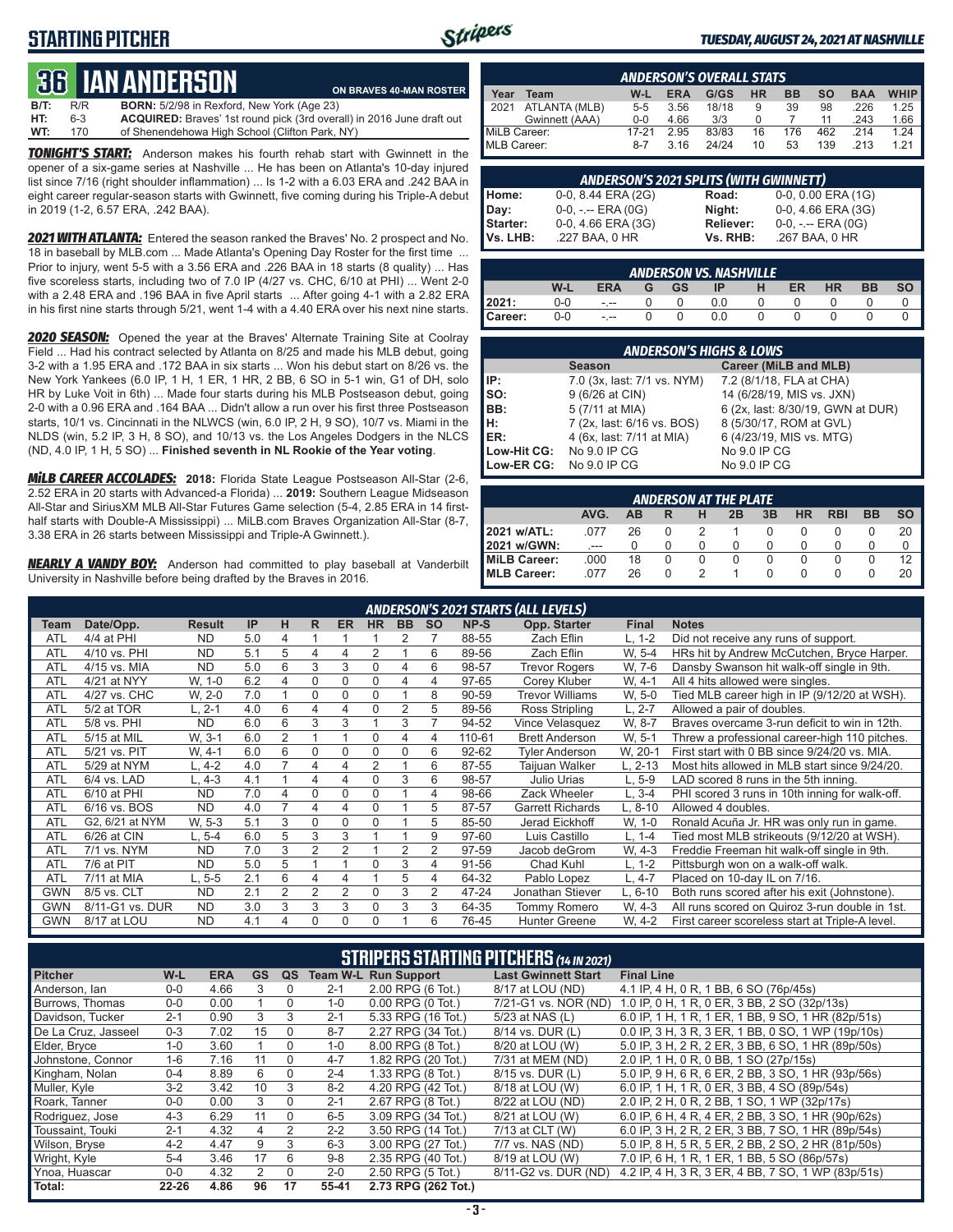### **BULLPEN**



#### *TUESDAY, AUGUST 24, 2021 AT NASHVILLE*

|            |                                                                                    |       | <b>STRIPERS PITCHING BREAKDOWN</b> |           |     |                          |     |     |        |  |  |  |  |  |  |
|------------|------------------------------------------------------------------------------------|-------|------------------------------------|-----------|-----|--------------------------|-----|-----|--------|--|--|--|--|--|--|
|            | <b>BAA</b><br><b>SO</b><br>BB<br>$W-L$<br><b>HR</b><br><b>ERA</b><br>ER<br>IP<br>R |       |                                    |           |     |                          |     |     |        |  |  |  |  |  |  |
| Starters:  | $22 - 26$                                                                          | 4.86  | 409.2                              | 235       | 221 | 58                       | 167 | 403 | .259 I |  |  |  |  |  |  |
| Relievers: | $33 - 15$                                                                          | 3.19  | 421.0                              | 168       | 149 | 46                       | 164 | 491 | .216 ∎ |  |  |  |  |  |  |
| l Total:   | 55-41                                                                              | 4 0 1 | 830.2                              | 403       | 370 | 104                      | 331 | 894 | .238   |  |  |  |  |  |  |
|            | <b>Saves/Opp: 22/35 (62.9%)</b>                                                    |       |                                    | Holds: 44 |     | IR/Scored: 74/24 (32.4%) |     |     |        |  |  |  |  |  |  |

|                       |                                                                                         |      | <b>PITCHING BY MONTH</b> |     |     |    |     |     |                       |  |  |  |  |  |  |
|-----------------------|-----------------------------------------------------------------------------------------|------|--------------------------|-----|-----|----|-----|-----|-----------------------|--|--|--|--|--|--|
|                       | <b>BAA</b><br><b>SO</b><br><b>HR</b><br><b>BB</b><br>W-L<br><b>ERA</b><br>ER<br>IP<br>R |      |                          |     |     |    |     |     |                       |  |  |  |  |  |  |
| May:                  | $14 - 10$                                                                               | 3.50 | 211.0                    | 90  | 82  | 28 | 65  | 240 | .222 I                |  |  |  |  |  |  |
| June:                 | $9 - 16$                                                                                | 4.55 | 213.2                    | 115 | 108 | 26 | 94  | 223 | .263                  |  |  |  |  |  |  |
| July:                 | $17 - 11$                                                                               | 4.50 | 242.0                    | 131 | 121 | 37 | 100 | 261 | $.240$ $\blacksquare$ |  |  |  |  |  |  |
| August:<br>September: | $15 - 4$                                                                                | 3.24 | 164.0                    | 67  | 59  | 13 | 72  | 170 | .222                  |  |  |  |  |  |  |

|                     | RELIEF SUMMARY (CURRENT STRIPERS ONLY, GWINNETT STATS ONLY) |            |    |           |                          |        |              |                    |                                                    |                         |
|---------------------|-------------------------------------------------------------|------------|----|-----------|--------------------------|--------|--------------|--------------------|----------------------------------------------------|-------------------------|
| <b>Pitcher</b>      | W-L                                                         | <b>ERA</b> | G  | <b>GF</b> | <b>HLD</b>               | SV/OPP | <b>IR/RS</b> | <b>Last Outing</b> | <b>Last Final Line</b>                             | <b>Scoreless Streak</b> |
| Arano. Victor       | $1 - 1$                                                     | 3.08       | 25 | 8         | ⊿                        | 2/4    | 3/0          | 8/20 at LOU        | 1.0 IP, 2 H, 0 R, 1 BB, 1 SO (23p/15s)             | 2G (2.0 IP)             |
| Biddle, Jesse (L)   | $0 - 1$                                                     | .54        | 23 |           | 6                        | 0/1    | 9/3          | 8/21 at LOU        | Hold, 1.0 IP, 1 H, 0 R, 0 BB, 0 SO (8p/8s)         | 8G (8.2 IP)             |
| Bradford, Chasen    | $4 - 0$                                                     | 4.14       | 29 |           | 6                        | 0/1    | 2/2          | 8/21 at LOU        | 1.0 IP, 2 H, 0 R, 0 BB, 1 SO (12p/10s)             | 2G (2.0 IP)             |
| Burrows, Thomas (L) | $3 - 1$                                                     | 2.55       | 26 |           | 3                        | 0/0    | 18/6         | 8/22 at LOU        | Loss, 1.0 IP, 1 H, 1 R, 1 ER, 1 BB, 2 SO (21p/11s) | $-1G$                   |
| De La Cruz. Jasseel | $1 - 0$                                                     | 1.93       | 3  | ۰         | $\overline{\phantom{a}}$ | 0/0    | 0/0          | 7/10 vs. NAS       | 3.0 IP, 0 H, 0 R, 3 BB, 3 SO (49p/28s)             | 2G (4.0 IP)             |
| Flaa, Jay           | $1 - 1$                                                     | 6.08       | 23 | 5         |                          | 1/1    | 2/0          | 8/22 at LOU        | 0.2 IP, 2 H, 4 R, 2 ER, 4 BB, 1 SO (33p/13s)       | $-2G$                   |
| Johnstone, Connor   | $2 - 0$                                                     | 2.45       | 15 |           |                          | 0/0    | 12/5         | 8/22 at LOU        | 0.1 IP. 0 H. 0 R. 0 BB. 0 SO (3p/2s)               | 1G (0.1 IP)             |
| Kelley, Trevor      | $2 - 2$                                                     | .52        | 27 | 8         | 6                        | 0/2    | 7/2          | 8/22 at LOU        | 1.0 IP, 0 H, 0 R, 1 BB, 2 SO (22p/12s)             | 7G (6.0 IP)             |
| Lee, Dylan (L)      | $3 - 1$                                                     | .67        | 28 |           | 6                        | 1/2    | 6/0          | 8/22 at LOU        | 1.0 IP. 0 H. 0 R. 0 BB. 3 SO (12p/10s)             | 7G (8.1 IP)             |
| Lopez, Yoan         | $3 - 2$                                                     | 3.04       | 23 | 6         | 4                        | 1/2    | 4/2          | 8/21 at LOU        | 1.0 IP, 0 H, 0 R, 0 BB, 1 SO (8p/6s)               | 2G (2.0 IP)             |
| Newcomb, Sean (L)   | $2 - 0$                                                     | 2.08       | 12 | 10        |                          | 3/3    | 0/0          | 8/22 at LOU        | 1.0 IP, 0 H, 0 R, 1 BB, 3 SO (21p/13s)             | 5G (6.0 IP)             |
| Roark, Tanner       | $4 - 1$                                                     | 2.88       | 18 |           |                          | 1/2    | 0/0          | 8/19 at LOU        | 2.0 IP, 0 H, 0 R, 0 BB, 1 SO (20p/13s)             | 4G (6.2 IP)             |
| Rodriguez, Jose     | $0 - 0$                                                     | 3.60       |    |           |                          | 0/0    | 0/0          | 5/26 vs. MEM       | 1.0 IP, 2 H, 1 R, 1 ER, 0 BB, 1 SO, 1 HR (13p/10s) | -2G                     |
| Webb, Jacob         | $1 - 1$                                                     | 2.42       | 22 | 17        |                          | 5/5    | 0/0          | 8/22 at LOU        | 1.0 IP, 1 H, 0 R, 1 BB, 2 SO (18p/12s)             | 1G (1.0 IP)             |

|                |         | <b>SCORELESS INNINGS STREAKS (15-PLUS INNINGS)</b> |                  |
|----------------|---------|----------------------------------------------------|------------------|
| <b>Pitcher</b> | Length  | <b>Dates</b>                                       | <b>Stats</b>     |
| Bradford, C.   | 16.0 IP | 5/7-6/13 (10G)                                     | 6 H, 3 BB, 12 SO |

### **54 VICTOR ARANO** *- RHP - 26 YRS - COSAMALOAPAN, MEXICO*

- **• 2021 with GWN: Is 1-0 with 0.93 ERA (1 ER in 9.2 IP), 1 SV, and .182 BAA (6 H, 4 BB, 15 SO) in 9G since 7/15** ... **5/14 vs. LOU:** Earned GWN's first save of 2021 (1.0 IP, 1 H) ... **8/1 at MEM:** Earned first win (2.0 IP, 2 H, 0 R, 1 SO in 4-2 win).
- **• 2021 with ATL:** Recalled on 5/8, but did not pitch ... Optioned on 5/10 ... DFA'd and outrighted to Gwinnett on 6/6.
- **• 2020:** Was a member of Philadelphia's 60-man player pool, but spent the entire year at the Alternate Site in Lehigh Valley ... DFA'd by the Phillies on 1/18.
- **• 2019:** Limited to just 6G with Triple-A Lehigh Valley (2-0, 0.00 ERA in 3G) and Philadelphia (1-0, 3.86 ERA in 3G) ... Was on injured list from 4/20-end of season (right elbow inflammation).
- **• Acquired:** Claimed off waivers from Philadelphia (1/22/21) ... Originally signed by the Los Angeles Dodgers as a non-drafted free agent (4/4/13).
- **• MLB Career:** 3-2, 2.65 ERA, .224 BAA, 3 SV in 73G with Philadelphia (2017-19).

### **48 JESSE BIDDLE** *- LHP - 29 YRS - PHILADELPHIA, PA*

- **• 2021 with GWN: Is 0-0 with 0.60 ERA (1 ER in 15.0 IP) and .236 BAA (13 H, 9 BB, 29 SO) in 15G since 6/23**.
- **• GWN Career:** 1-1, 1.54 ERA (6 ER in 35.0 IP), 1 SV (1-for-3) in 31G since 2018. **• 2021 with ATL:** Had his contract selected on 4/17, pitched in 8G with the Braves
- (0-0, 8.44 ERA, 10 ER in 10.2 IP) ... DFA'd on 5/17, outrighted to Gwinnett on 5/19. **• Spring Training:** 0-0, 3.00 ERA, .257 BAA, 2 SV in 9G with Cincinnati ... Released
- on 3/26 after re-signing as MiLB FA on 12/11/20. **• 2020:** Opened the year at Cincinnati's Alternate Training Site ... Contract selected
- on 8/25 (0-0, 0.00 ERA, 0 ER in 0.2 IP in 1G) ... Placed on 10-day injured list on 8/29 (left shoulder impingement) and missed the remainder of the year.
- **• Acquired:** MiLB FA (4/2/21) ... Originally Philadelphia's 1st-round pick (27th overall) in 2010 out of Germantown Friends High School (Philadelphia, PA).
- **• MLB Career:** 6-2, 5.07 ERA, .261 BAA, 1 SV in 99G with ATL (2018-19, 2021), SEA (2019), TEX (2019), CIN (2020).

### **28 CHASEN BRADFORD** *- RHP - 32 YRS - LAS VEGAS, NV*

- **• 2021 with GWN: All 4 of his wins (4-0) have been 2.0-IP outings:** 5/15 vs. LOU (1 H, 0 R, 2 SO), 6/16 vs. NAS (3 H, 1 ER, 3 SO), 6/24 at NOR (0 H, 0 R, 1 BB, 3 SO), and 7/31 at MEM (2.0 IP, 1 H, 1 ER, 1 SO) ... **5/7-6/13:** Posted team-best 16.0-IP scoreless streak over 10G (6 H, 3 BB, 12 SO).
- **• 2020:** Re-signed by Seattle to an MiLB deal on 1/15, but was not included on the Mariners' 60-man player pool ... Did not play.
- **• 2019:** Split time between Seattle (0-0, 4.86 ERA, 1 SV in 12G) and Triple-A Tacoma (0-0, 6.75 ERA, 1 SV in 5G).
- **• Acquired:** MiLB FA (3/15/21) ... Originally the New York Mets' 35th round pick in 2011 out of the University of Central Florida.
- **• MLB Career:** 7-0, 3.89 ERA, .253 BAA, 1 SV in 86G with NYM, SEA (2017-19).

|                | PITCHER AWARDS & HONORS             |                         |
|----------------|-------------------------------------|-------------------------|
| <b>Pitcher</b> | <b>Award/Date</b>                   | <b>Stats</b>            |
| Wilson. B.     | AAA East Pitcher of Week (6/28-7/4) | 0-0, 7.0 IP, 0 ER, 7 SO |

### **49 THOMAS BURROWS** *- LHP - 26 YRS - FLORENCE, AL*

- **• 2021 with GWN: Is 2-1 with 1.21 ERA (3 ER in 22.1 IP) and .145 BAA (11 H, 16 BB, 33 SO) in 17G (1 start) since 6/20** ... **6/20-7/2:** Struck out 12 over 7.0 scoreless IP (3 H, 1 BB) in 5G ... **7/21-G2 vs. NOR:** Made the first start of his pro career (ND, 1.0 IP, 0 H, 1 R, 0 ER, 3 BB, 2 SO) ... **8/17 at LOU:** Improved to 3-0 (1.2 IP, 1 H, 0 R, 1 BB, 1 SO) in 4-2 win.
- **• GWN Career:** 4-2, 3.61 ERA, .200 BAA, 6 SV (6-for-7) in 54G since 2019.
- **• 2020:** Was an NRI to Spring Training, but not included on 60-man player pool.
- **• 2019:** Went 2-4 with a 4.42 ERA, .221 BAA, and 7 saves (7-for-9) in 43G between Double-A Mississippi and Gwinnett ... Stranded 16 of 17 inherited runners with the Stripers (94.1%) ... Won Atlanta's Bill Lucas Award for community service.
- **• Acquired:** Via trade with Seattle (1/11/17) ... Originally the Mariners' 4th-round pick in 2016 out of the University of Alabama.

### **45 JAY FLAA** *- RHP - 29 YRS - BISMARCK, ND*

- **• 2021 with GWN: 5/13-6/24:** Did not allow an ER over his first 10G (1 R in 11.0 IP, 7 H, 9 BB, 15 SO, .171 BAA) ... **7/18 at CLT:** Earned his first save with GWN, tossing 1.0 IP (1 H, 1 ER, 0 BB, 2 SO) in a come-from-behind 13-12 victory ... **8/3 vs. CLT:** Earned first win with GWN (1.0 IP, 1 H, 0 R, 1 BB, 1 SO in 4-2 win).
- **• 2021 with ATL:** From 5/23-5/30, went 0-0 with a 27.00 ERA (4 ER in 1.1 IP) in 1G . Outrighted to Gwinnett on 7/13.
- **• 2021 with BAL:** Selected by Baltimore on 4/26 and made his MLB debut on 4/27 vs. the NY Yankees (1.1 IP, 2 BB, 1 SO, struck out Aaron Judge) ... Optioned on 4/28, appeared in 1G with Triple-A Norfolk (0-0, 16.20) ... DFA'd on 5/8.
- **• Spring Training:** 0-0, 3.38 ERA, .200 BAA, 0 SV in 3G with Baltimore.
- **• 2020:** Was not on Baltimore's 60-man player pool, did not play.
- **• 2019:** Went 2-5 with a 4.69 ERA, .256 BAA, and 5 SV in 40G (3 starts) between Double-A Bowie and Norfolk (2-3, 5.24 ERA, 4 SV in 29G during Triple-A debut).
- **• Acquired:** Claimed off waivers from Baltimore (5/11/21) ... Originally the Orioles' 6th-round pick in 2015 out of North Dakota State University (Fargo, ND).
- **• MLB Career:** 0-0, 13.50 ERA, .300 BAA in 2G with Baltimore, Atlanta (2021).

### **51 CONNOR JOHNSTONE** *- RHP - 26 YRS - SAN DIEGO, CA*

- **• 2021 with GWN: Is 2-0 with 2.45 ERA and .169 BAA in 15G in relief** (1-6, 7.16 ERA, .313 BAA in 11 starts) ... **5/4-5/8:** Threw 8.0 scoreless IP over his first 2 outings, including a 5.0-inning spot start (win, 1 H, 0 BB, 5 SO) on 5/8 at CLT ... **7/15-8/5:** Went 2-0 with 1.59 ERA (2 ER in 11.1 IP) and .158 BAA in 8G (1GS).
- **• GWN Career:** 7-6, 5.04 ERA, .262 BAA, 0 SV in 38G (15 starts) since 2018.
- **• Spring Training:** 0-1, 4.76 ERA, .273 BAA, 1 SV in 6G with Atlanta (NRI). **• 2020:** Was an NRI to Braves Spring Training, but not on 60-man player pool.
- **• 2019:** With Double-A Mississippi and Gwinnett, went 7-4 with a 4.24 ERA, .296
- BAA, and 1 SV in 35G (7 starts) ... His 7 wins ranked T-8th in the Braves org. **• Acquired:** Braves 21st-round pick in 2017 out of Wake Forest University.
- **• Local Product:** Played baseball at Roswell High School (Roswell, GA).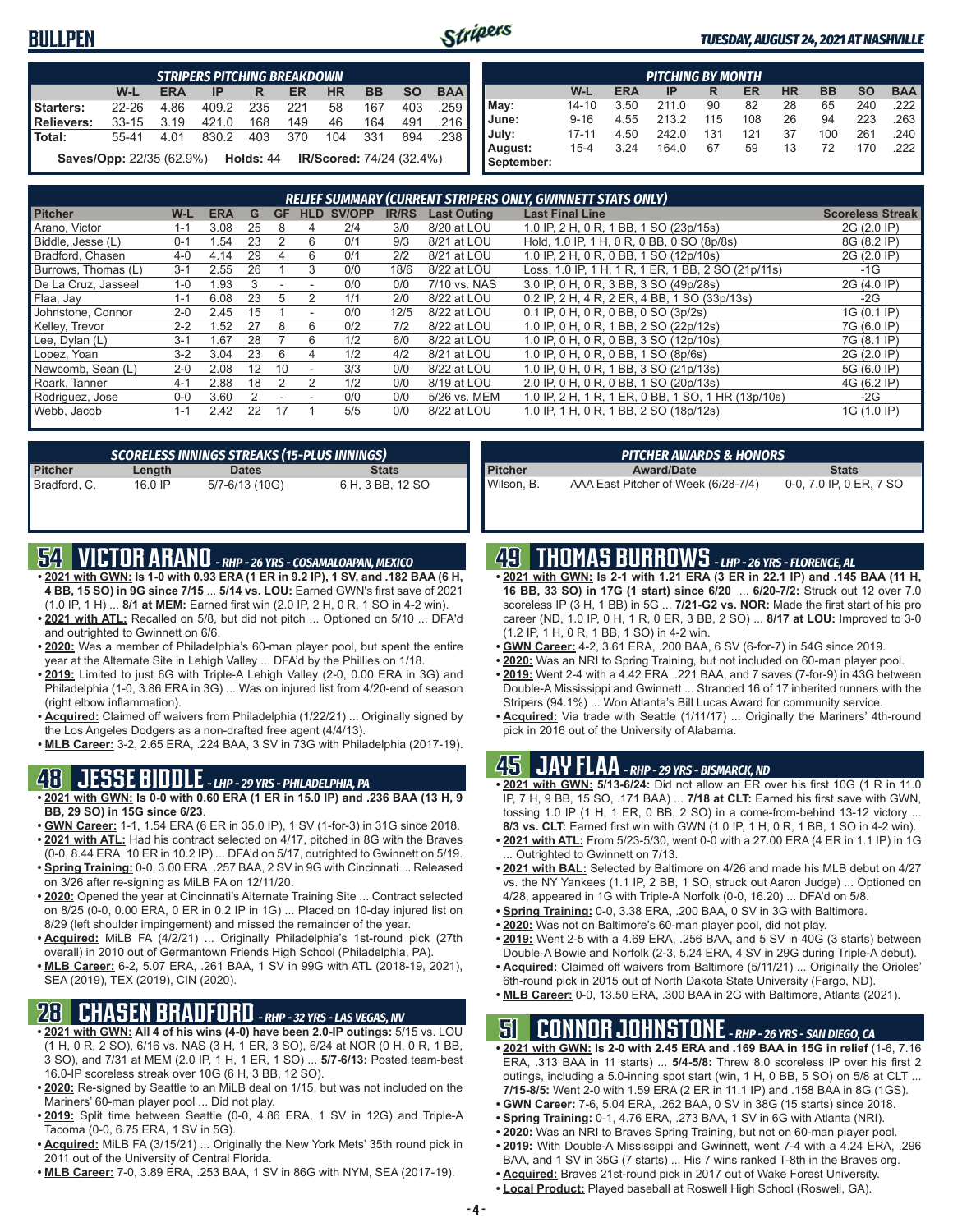### **BULLPEN**

### **43 TREVOR KELLEY** *- RHP - 27 YRS - PROVIDENCE, RI*

- **• 2021 with GWN: Is 2-0 with 0.00 ERA (1 R, 0 ER in 13.0 IP) and .116 BAA (5 H, 6 BB, 20 SO) over 13G since 7/11** ... **5/12-6/27:** Allowed runs in just 2 of 13G for a 1.72 ERA (3 ER in 15.2 IP, 13 H, 6 BB, 15 SO, .241 BAA).
- **• Spring Training:** Did not pitch in Chicago Cubs' MLB camp ... Released on 4/23. **• 2020:** Pitched in 4G with Philadelphia, going 0-0 with a 10.80 ERA ... Outrighted on 8/14 and spent the rest of the season at the Phillies Alternate Site.
- **• 2019:** In 52G with Triple-A Pawtucket, went 5-5 with a 1.79 ERA, .216 BAA, and 12 SV ... Was an International League Midseason and Postseason All-Star and a *Baseball America* Triple-A All-Star ... Led IL in appearances and was T-1st in saves ... Made MLB debut on 7/2 at Toronto and logged 10G with Boston (0-3, 8.64 ERA).
- **• Acquired:** MiLB FA (4/28/21) ... Originally Boston's 36th-round pick in 2015 out of the University of North Carolina at Chapel Hill.
- **• MLB Career:** 0-3, 9.26 ERA, .347 BAA, 0 SV in 14G with BOS (2019), PHI (2020).

### **58 DYLAN LEE** *- LHP - 27 YRS - DINUBA, CA*

- **• 2021 with GWN: Is 1-1 with 0.00 ERA (1 R, 0 ER in 12.2 IP), 1 SV, and .119 BAA (5 H, 2 BB, 15 SO) in 11G since 7/18** ... **5/4 at CLT:** Earned the win in his Stripers' debut (2.0 IP, 1 H, 1 R, 0 ER, 0 BB, 3 SO in 10-9 win in 12 innings) ... **6/11 at MEM:** Recorded his first pro hit, a double (1-for-2, R) ... **5/26-7/9:** Had a 1.65 ERA (3 ER in 16.1 IP, 9 H, 2 BB, 12 SO) and .161 BAA over 12G ... **8/18 at LOU:** Earned his first save with the Stripers (1.0 IP, 0 H, 0 R, 0 BB, 1 SO in 4-1 win).
- **• Spring Training:** 0-0, 0.00 ERA, 0 SV in 2G with Miami ... Released on 3/29.
- **• 2020:** Was a non-roster invite to Marlins Spring Training, but was not on Miami's 60-man player pool ... Did not play.
- **• 2019:** Logged 45G between Double-A Jacksonville (0-3, 1.91 ERA, .176 BAA, 13 SV in 32G) and Triple-A New Orleans (1-3, 4.71 ERA, .329 BAA, 0 SV in 13G).
- **• Acquired:** MiLB FA (4/15/21) ... Originally Miami's 10th-round pick in 2016 out of Cal State Fresno.

# **55 YOAN LOPEZ** *- RHP - 28 YRS - NUEVA GERONA, CUBA*

- **• 2021 with GWN: Is 1-0 with 0.82 ERA (1 ER in 11.0 IP) and .162 BAA (6 H, 4 BB, 13 SO) in 10G since 7/18** ... Has a pair of wins in extra innings, 6/9-G2 at MEM (1.0 IP, 1 H, 0 R in 3-1 win in 8 innings) and 6/18 vs. NAS (1.0 IP, 2 H, 1 R, 0 ER, 1 SO in 8-7 win in 10 innings) ... **8/11-G2 vs. DUR:** Tallied his first save with the Stripers (1.0 IP, H, 0 R, 3 BB, 2 SO), leaving bases loaded in 5-3 win.
- **• 2021 with ARI:** Began the season on Arizona's Opening Day roster ... In 2 stints, went 0-0 with a 6.57 ERA (9 ER in 12.1 IP) and 0 SV (0-for-3) in 13G ... DFA'd on 5/20, traded to Atlanta on 5/22 and optioned to Gwinnett.
- **• Spring Training:** 1-0, 4.91 ERA, .214 BAA, 0 SV in 8G with Arizona.
- **• 2020:** In 20G with Arizona, went 0-1 with a 5.95 ERA, .269 BAA, and 2 holds.
- **• 2019:** Set MLB career highs in G (70) and holds (21), going 2-7 with a 3.41 ERA, .232 BAA, and 1 SV (1-for-4) with the D-backs.
- **• Acquired:** Via trade with Arizona in exchange for CF Deivi Estrada (5/22/21) ... Originally signed by the D-backs as a NDFA out of Cuba (1/16/15).
- **• MLB Career:** 2-8, 4.25 ERA, .252 BAA, 1 SV in 113G with Arizona (2018-21).

### **34 SEAN NEWCOMB** *- LHP - 28 YRS - BROCKTON, MA*

- **• 2021 with GWN: Is 3-for-3 in saves, posting 0.00 ERA (0 R in 3.0 IP, 1 H, 1 HB, 0 BB, 5 SO) in those outings** ... **5/6-7/3:** Struck out 8 over 3.0 scoreless IP (1 H, 1 BB) in 3G ... **7/16 at CLT:** Struck out the side in 9th for his first career save with GWN (1.0 IP, 0 H, 0 R, 1 HB) ... **8/6 vs. CLT:** Struck out 4 over 2.0 IP (2 H, 0 R) in 10th and 11th for the win in 4-3 victory ... **8/12 vs. DUR:** Finished off 6-hit shutout with 2nd save (1.0 IP, 1 H, 0 R).
- **• GWN Career:** 7-4, 2.66 ERA, .204 BAA, 3 SV (3-for-3) in 27G (14GS) since 2017. **• 2021 with ATL:** In 26G in relief, is 2-0 with a 5.68 ERA, .250 BAA, and 1 SV ... Has
- been optioned to Gwinnett 3 times (5/5, 6/30, 7/31). **• 2020:** Made just 4 starts with the Braves (0-2, 11.20 ERA) ... Spent most of the
- year at the Alternate Training Site at Coolray Field.
- **• Acquired:** Via trade with the Los Angeles Angels in exchange for SS Andrelton Simmons (11/12/15) ... Originally the Angels' 1st-round pick (15th overall) in 2014 out of the University of Hartford (West Hartford, CT).
- **MLB Career:** 24-23, 4.27 ERA, .243 BAA, 2 SV in 135G (57GS) with Atlanta (2017-21) ... In 6G during the 2018-19 Postseasons, went 1-0 with a 1.08 ERA.

### **57 TANNER ROARK** *- RHP - 34 YRS - WILMINGTON, IL*

- **• 2021 with GWN: In 12G (3 starts) since 7/4, is 3-0 with 1.19 ERA (3 ER in 22.2 IP), 1 SV, and .160 BAA (12 H, 8 BB, 21 SO)** ... **6/4-6/20:** Pitched 11.0 scoreless innings over 5G (8 H, 4 BB, 11 SO, .205 BAA) ... **7/13 at CLT:** Notched his first save since 2015 with WAS (2.0 IP, 3 H, 1 ER, 0 BB, 2 SO in 5-3 win).
- **• 2021 with ATL:** Contract selected on 6/24, but did not pitch before being optioned back to Gwinnett on 6/27.
- **• 2021 with TOR:** Was on Toronto's Opening Day roster, went 0-1 with a 6.43 ERA in 3G (1 start) ... Released by the Blue Jays on 5/3.
- **• Spring Training:** 2-1, 8.44 ERA, .295 BAA in 4 starts with Toronto.
- **• 2020:** Made 11 starts with the Blue Jays, going 2-3 with a 6.80 ERA and .309 BAA.
- **• 2019:** Went 10-10 with a 4.35 ERA and .275 BAA in 31 starts with CIN and OAK.
- **• Acquired:** MiLB FA (5/10/21) ... Originally Texas's 25th-round pick in 2008 out of the University of Illinois at Urbana-Champaign.
- **• MLB Career:** 76-68, 3.85 ERA, .254 BAA, 1 SV in 227G (184 starts) with WSH, CIN, OAK, TOR (2013-21) ... Pitched in 2014 and 2016 Postseasons with Nationals (0-1, 3.86 ERA in 3G, 1 start).

### **71 JACOB WEBB** *- RHP - 28 YRS - RIVERSIDE, CA*

- **• 2021 with GWN:** I**s 5-for-5 in saves, posting 3.60 ERA (2 ER in 5.0 IP, 4 H, 1 BB, 7 SO, 1 HB) in those outings** ... **5/26-6/9:** Struck out 5 over 5.0 IP (0 R, 2 H, 0 BB) in 5G ... **7/17-8/8:** Pitched 8.0 scoreless innings over 8G, going 1-0 with a .103 BAA (3 H, 2 BB, 11 SO) and 2 saves (2-for-2).
- **• GWN Career:** 3-4, 3.50 ERA, .184 BAA, 17 SV (17-for-20) in 62G since 2018.
- **• 2021 with ATL:** Recalled 5 times (4/7, 4/10, 6/5, 6/17, 8/13) ... In 20G with the Braves, is 1-2 with a 4.29 ERA (10 ER in 21.0 IP) and a .299 BAA.
- **• Spring Training:** 1-0, 2.57 ERA, .222 BAA, 2 HLD in 7G with Atlanta ... Optioned to the Alternate Training Site in Gwinnett on 3/25.
- **• 2020:** Assigned to the Alternate Training Site on 7/19, but missed over a month with a right shoulder strain (placed on 60-day injured list on 7/20) ... Activated on 9/8 and went 0-0 with a 0.00 ERA (0 ER in 10.0 IP) and .200 BAA in 8G ... Made his MLB Postseason debut, going 0-0 with a 9.00 ERA (3 ER in 3.0 IP) in 3G.
- **• 2019:** Made his MLB debut with Atlanta, going 4-0 with a 1.39 ERA (5 ER in 32.1 IP), .205 BAA, 9 holds, and 2 saves (2-for-4) in 36G ... Also logged 10G with Gwinnett (0-1, 6.97 ERA, .225 BAA, 1 SV).
- **• Acquired:** Braves' 18th-round pick in 2014 out of Tabor College (Hillsboro, KS).
- **• MLB Career:** 5-2, 2.13 ERA, .238 BAA, 2 SV in 64G with Atlanta (2019-21).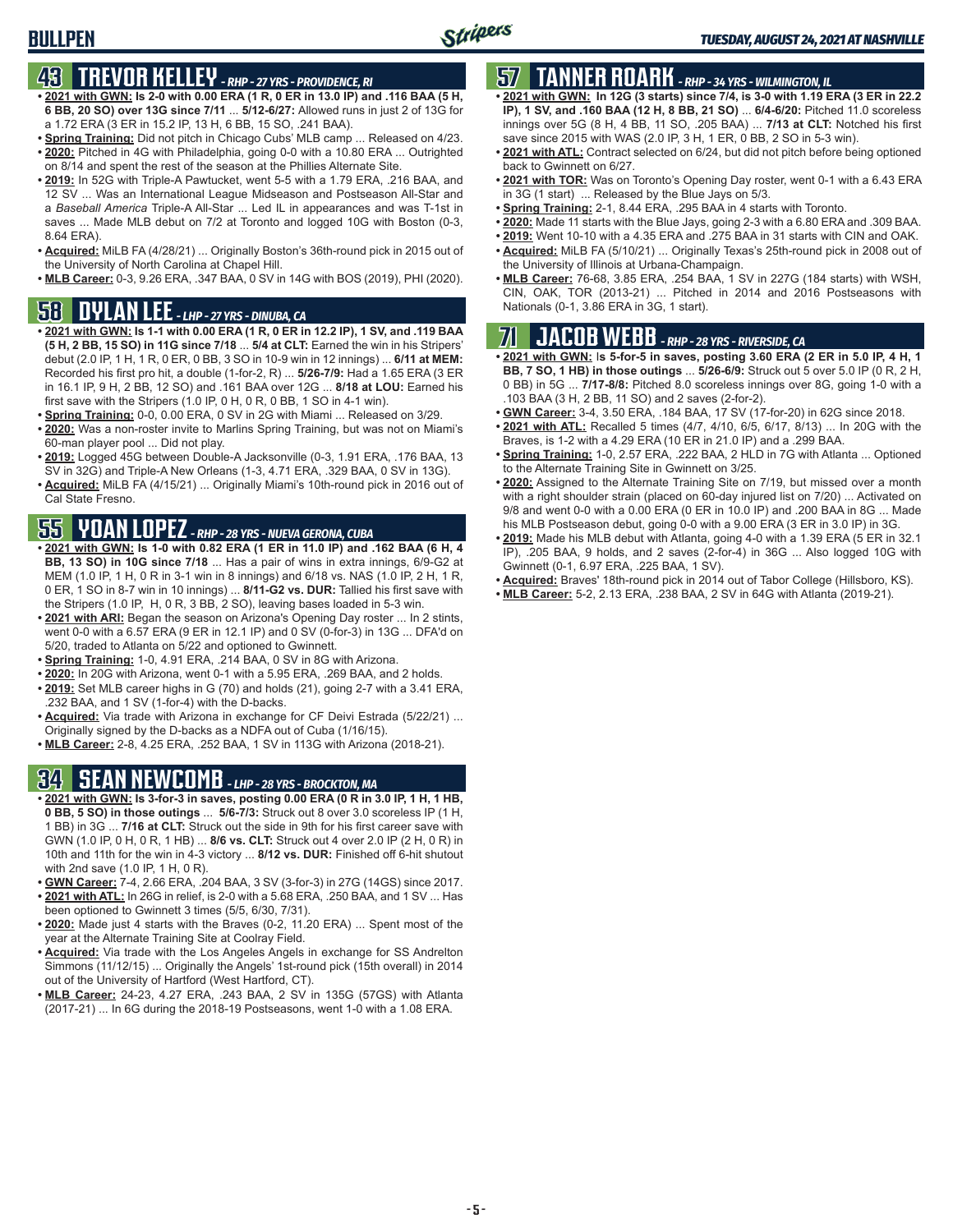| <b>OFFENSE</b> |                                                                                                      | Stripers                                                 |  |  |  |  |  |  |  |  | <b>TUESDAY, AUGUST 24, 2021 AT NASHVILLE</b> |
|----------------|------------------------------------------------------------------------------------------------------|----------------------------------------------------------|--|--|--|--|--|--|--|--|----------------------------------------------|
| TOTAL:         | 250, 132 HR, 766 OPS RISP:                                                                           | 269, 40 HR, 328 OPS RUNS/INNING: 1 2 3 4 5 6 7 8 9 X TOT |  |  |  |  |  |  |  |  |                                              |
| Vs. LHP:       | 252, 50 HR, 788 OPS <b>RISP/20:</b> 262, 19 HR, 816 OPS Stripers: 71 51 48 52 63 52 61 57 39 13 507  |                                                          |  |  |  |  |  |  |  |  |                                              |
|                | Vs. RHP: 249, 82 HR, 755 OPS LOADED: 322, 8 HR, 1.026 OPS   Opponents: 65 47 51 53 40 47 38 27 21 14 |                                                          |  |  |  |  |  |  |  |  | 403                                          |

|            | <b>HOME RUNS</b><br><b>MULTI-GAMES</b> |                |                |                          |                |                          |                |                        |                                                 |                |                |                          |
|------------|----------------------------------------|----------------|----------------|--------------------------|----------------|--------------------------|----------------|------------------------|-------------------------------------------------|----------------|----------------|--------------------------|
| Player     | 1R                                     | 2R             | 3R             | <b>GS</b>                | Tot.           |                          |                | Off LH Off RH Team W-L | Last HR with Gwinnett (Regular Season)          | <b>Hit</b>     | <b>RBI</b>     | <b>HR</b>                |
| Almonte    | $\overline{2}$                         |                |                | $\overline{ }$           | 3              |                          | 2              | $3-0$                  | 5/30/21 vs. MEM, 1R (RH Connor Jones)           | 8              | 5              |                          |
| Arcia      | 12                                     | 5              | ÷.             | $\sim$                   | 17             |                          | 10             | $10 - 4$               | 8/17/21 at LOU, 1R (RH Hunter Greene)           | 20             | 10             | 2                        |
| Brugman    |                                        |                |                |                          |                |                          |                | $0 - 0$                |                                                 |                |                |                          |
| Camargo    | 5                                      | 6              | 2              |                          | 13             | 5                        | 8              | $9 - 3$                | 8/20/21 at LOU, 2R (RH Riley O'Brien)           | 22             | 12             | 1                        |
| Casteel    | $\sim$                                 | 4              | ۰              |                          | 5              | 3                        | $\overline{2}$ | $3 - 2$                | 8/22/21 at LOU, 2R (LH Phillip Diehl)           | 6              | $\overline{7}$ |                          |
| Contreras  | 4                                      | 3              |                |                          | 8              |                          | $\overline{7}$ | $7 - 1$                | 7/29/21 at MEM, 2R (RH Angel Rondon)            | 8              | $\overline{7}$ |                          |
| d'Arnaud   |                                        |                |                |                          |                |                          |                | $0 - 0$                |                                                 |                | ٠              | $\overline{\phantom{a}}$ |
| Demeritte  | 8                                      | 3              |                | 3                        | 15             | $\overline{7}$           | 8              | $13 - 2$               | 8/21/21 at LOU, 3R (LH Reiver Sanmartin)        | 12             | 10             |                          |
| Ervin      | 3                                      | $\overline{2}$ |                | ٠                        | 6              | 4                        | 2              | $4 - 2$                | 7/14/21 at CLT, 1R (LH Hunter Schryver)         | $\overline{7}$ | $\overline{7}$ | $\sim$                   |
| Goins      | 3                                      | $\overline{2}$ |                | ٠                        | 5              |                          | 4              | $4 - 1$                | 8/17/21 at LOU, 1R (RH Hunter Greene)           | 13             | $\overline{7}$ |                          |
| Gore       |                                        |                | ٠              |                          |                |                          |                | $0 - 0$                |                                                 | 3              | ۰              |                          |
| Heredia    | $\sim$                                 |                | ٠              | $\overline{\phantom{a}}$ |                | $\overline{\phantom{a}}$ |                | $0 - 0$                | ---                                             | ٠              | ٠              | ٠.                       |
| Inciarte   |                                        |                |                |                          |                |                          |                | $0 - 0$                |                                                 |                | ٠              |                          |
| Jackson    | 4                                      | 4              |                | $\overline{2}$           | 11             | 8                        | 3              | $5-2$                  | 7/28/21, 1R (LH Matthew Liberatore), 2nd of Gm. | 11             | 10             | 3                        |
| Kazmar Jr. | 5                                      | $\overline{2}$ |                |                          | 8              | $\overline{2}$           | 6              | $5-3$                  | 8/8/21-G1 vs. CLT, 1R (RH Ryan Burr)            | $\overline{7}$ | 6              |                          |
| Kipnis     | 3                                      | $\overline{2}$ |                | $\sim$                   | 6              |                          | 6              | $5 - 1$                | 8/20/21 at LOU, 1R (RH Riley O'Brien)           | 11             | $\overline{7}$ |                          |
| Lucrov     |                                        | ۰              |                | ۰                        | $\overline{2}$ | $\blacksquare$           | $\overline{2}$ | $1 - 1$                | 6/10/21 at MEM, 3R (RH Grant Black)             | $\overline{4}$ | 3              | $\sim$                   |
| Martinez   |                                        |                |                |                          |                |                          |                | $0 - 0$                |                                                 | $\overline{2}$ | $\overline{A}$ |                          |
| Morales    |                                        |                |                | ٠                        | 2              |                          |                | $2 - 0$                | 8/20/21 at LOU, 1R (LH Phillip Diehl)           | $\overline{2}$ | $\overline{2}$ |                          |
| Pache      | $\overline{ }$                         |                |                |                          | 9              | 3                        | 6              | $6 - 2$                | 8/11/21-G2 vs. DUR, 1R (RH Chris Ellis)         | 14             | $\overline{7}$ | 1                        |
| Rosario    |                                        |                |                |                          | $\overline{2}$ |                          | $\overline{2}$ | $2 - 0$                | 8/20/21 at LOU, 3R (RH Carson Fulmer)           | $\overline{A}$ | $\overline{4}$ |                          |
| Sanchez    | 5                                      | $\overline{2}$ |                | ٠                        | 8              | 4                        | 4              | $5-2$                  | 8/20/21 at LOU, 1R (LH Phillip Diehl)           | 9              | 6              | $\overline{1}$           |
| Snider     | $\overline{2}$                         |                |                | $\overline{\phantom{a}}$ | 4              |                          | 4              | $4 - 0$                | 8/21/21 at LOU, 3R (RH Tim Adleman)             | 3              | $\overline{4}$ | $\sim$                   |
| Unroe      |                                        |                | ۰              |                          |                |                          |                | $0 - 0$                | 7/19/19 vs. ROC, 1R (RH Drew Hutchison)         | ۰              | ۰              |                          |
| Waters     | 4                                      | $\overline{2}$ | $\overline{2}$ |                          | 8              | 4                        | 4              | $4 - 3$                | 7/24/21 vs. NOR, 1R (RH Eric Hanhold)           | 18             | $\overline{7}$ |                          |
| Total:     | 69                                     | 39             | 16             | 8                        | 132            |                          |                |                        |                                                 |                |                |                          |

|                                                                                                |                                        |                                   |                   |    | <b>HOME RUN VARIANTS</b> |                                   |           |                                           |            |            |                   |                     |                     | <b>PINCH HITTERS</b>                   |                      |                      |                                              |               |
|------------------------------------------------------------------------------------------------|----------------------------------------|-----------------------------------|-------------------|----|--------------------------|-----------------------------------|-----------|-------------------------------------------|------------|------------|-------------------|---------------------|---------------------|----------------------------------------|----------------------|----------------------|----------------------------------------------|---------------|
| Back-to-Back Homers (4x):                                                                      |                                        |                                   |                   |    |                          |                                   |           |                                           |            |            | Player            | AVG.                | AB                  | н                                      | 2B                   | 3B                   | <b>HR</b>                                    | <b>RBI</b>    |
| Almonte (GS) / Snider, 5/7 at CLT (1st Inning)                                                 |                                        |                                   |                   |    |                          |                                   |           |                                           |            |            | Almonte           | 1.000               | 1                   | 1                                      | 0                    | 0                    | $\mathbf 0$                                  | 2             |
| Jackson (2R) / Contreras, 7/14 at CLT (1st Inning)                                             |                                        |                                   |                   |    |                          |                                   |           |                                           |            |            | Arcia             | $---$               | $\Omega$            | $\Omega$                               | $\mathbf{0}$         | $\Omega$             | $\mathbf 0$                                  | $\mathbf 0$   |
| Pache (1R) / Arcia, 8/11-G2 vs. DUR (1st Inning)                                               |                                        |                                   |                   |    |                          |                                   |           |                                           |            |            | Casteel           | .136                | $\overline{22}$     | $\overline{3}$                         | $\overline{1}$       | $\mathbf{0}$         | $\overline{1}$                               | 4             |
| Camargo (2R) / Kipnis, 8/20 at LOU (3rd Inning)                                                |                                        |                                   |                   |    |                          |                                   |           |                                           |            |            | Contreras         | .500                | $\overline{2}$      | 1                                      | $\Omega$             | $\Omega$             | $\Omega$                                     | 0             |
|                                                                                                |                                        |                                   |                   |    |                          |                                   |           |                                           |            |            | Demeritte         | .333                | 6                   | $\overline{2}$                         | $\mathbf{1}$         | $\Omega$             | $\overline{1}$                               | 1             |
| Back-to-Back-to-Back Homers (1x):<br>Arcia (2R) / Camargo / Demeritte, 5/8 at CLT (6th Inning) |                                        |                                   |                   |    |                          |                                   |           |                                           | Ervin      | .200       | 10                | $\overline{2}$      | $\Omega$            | $\Omega$                               | $\mathbf{1}$         | $\overline{4}$       |                                              |               |
|                                                                                                |                                        |                                   |                   |    |                          |                                   |           |                                           |            |            | Goins             | .000                | $\overline{2}$      | $\Omega$                               | $\Omega$             | $\Omega$             | $\Omega$                                     | $\Omega$      |
| Pinch-Hit Homers (4x):                                                                         |                                        |                                   |                   |    |                          |                                   |           |                                           |            |            | Gore              | .200                | 5                   | $\mathbf{1}$                           | $\Omega$             | $\Omega$             | $\mathbf 0$                                  | $\mathbf 0$   |
| Demeritte (1R), 5/12 vs. LOU (7th Inning)                                                      |                                        |                                   |                   |    |                          |                                   |           |                                           |            |            | Jackson           | .000                | $\mathbf{1}$        | $\Omega$                               | $\mathbf{0}$         | $\mathbf{0}$         | $\mathbf 0$                                  | $\mathbf 0$   |
| Casteel (2R), 6/3 vs. JAX (7th Inning)                                                         |                                        |                                   |                   |    |                          |                                   |           |                                           |            |            | Kazmar Jr.        | .000.               | 9                   | $\Omega$                               | $\Omega$             | $\Omega$             | $\Omega$                                     | $\Omega$      |
| Ervin (2R), 7/7 vs. NAS (6th Inning)                                                           |                                        |                                   |                   |    |                          |                                   |           |                                           |            |            | Lee               | .000                | $\mathbf{1}$        | $\Omega$                               | $\Omega$             | $\Omega$<br>$\Omega$ | $\mathbf 0$                                  | $\mathbf 0$   |
| Snider (3R), 8/21 at LOU (8th Inning)                                                          |                                        |                                   |                   |    |                          |                                   |           |                                           |            |            | Lucroy<br>Morales | .000<br>.000        | 3<br>$\overline{2}$ | $\Omega$<br>$\Omega$                   | $\Omega$<br>$\Omega$ | $\Omega$             | $\mathbf 0$<br>$\Omega$                      | $\mathbf 0$   |
|                                                                                                |                                        |                                   |                   |    |                          |                                   |           |                                           |            |            | Pache             | .000                | $\mathbf{1}$        | $\Omega$                               | $\Omega$             | $\Omega$             | $\Omega$                                     | 0<br>$\Omega$ |
| Leadoff (Game) Homers (4x):                                                                    |                                        |                                   |                   |    |                          |                                   |           |                                           |            |            | Sanchez           | .000                | 6                   | $\mathbf 0$                            | $\Omega$             | $\Omega$             | $\mathbf 0$                                  | $\mathbf 0$   |
| Waters (2x), 5/19 at NAS, 7/22 vs. NOR                                                         |                                        |                                   |                   |    |                          |                                   |           |                                           |            |            | Snider            | .071                | 15                  | 2                                      | $\Omega$             | $\Omega$             | $\mathbf{1}$                                 | 3             |
| Arcia (1x), 7/3 at DUR                                                                         |                                        |                                   |                   |    |                          |                                   |           |                                           |            |            | Unroe             | .000                | $\overline{4}$      | $\mathbf 0$                            | 0                    | 0                    | $\mathbf 0$                                  | $\mathbf 0$   |
| Pache (1x), 8/8-G2 vs. CLT                                                                     |                                        |                                   |                   |    |                          |                                   |           |                                           |            |            | Totals:           | .133                | 90                  | 12                                     | $\overline{2}$       | $\mathbf{0}$         | $\overline{\mathbf{A}}$                      | 14            |
| Walk-Off Homers (1x):<br>Arcia (Solo), 5/16 vs. LOU (9th Inning)                               |                                        |                                   |                   |    |                          |                                   |           |                                           |            |            |                   |                     |                     |                                        |                      |                      |                                              |               |
|                                                                                                |                                        |                                   |                   |    |                          | <b>STRIPERS BATTING BY MONTH</b>  |           |                                           |            |            |                   |                     |                     | <b>HITTING STREAKS (10-PLUS GAMES)</b> |                      |                      |                                              |               |
|                                                                                                | <b>AVG</b>                             | G                                 | 2B                | 3B | <b>HR</b>                | <b>RBI</b>                        | <b>SB</b> | <b>OBP</b>                                | <b>SLG</b> | <b>OPS</b> | <b>Player</b>     | <b>Length/Dates</b> |                     |                                        |                      | <b>Stats</b>         |                                              |               |
| May:                                                                                           | .254                                   | 24                                | 43                | 2  | 36                       | 138                               | 24        | .366                                      | .445       | .811       | Arcia             | 13G (5/4-5/18)      |                     |                                        |                      |                      | .393 (22-56), 4 2B, 7 HR, 17 R, 12 RBI       |               |
| June:                                                                                          | .227                                   | 25                                | 36                | 3  | 21                       | 88                                | 23        | .308                                      | .357       | .665       | Contreras         | 13G (7/10-7/27)     |                     |                                        |                      |                      | .385 (20-52), 5 2B, 7 HR, 14 R, 20 RBI       |               |
| July:                                                                                          | .271                                   | 28                                | 52                | 2  | 47                       | 161                               | 23        | .352                                      | .479       | .831       | Demeritte         | 10G (6/2-7/21)      |                     |                                        |                      |                      | .372 (16-43), 2 2B, 3 HR, 10 R, 8 RBI        |               |
| August:                                                                                        | .242                                   | 19                                | 21                | 5  | 28                       | 90                                | 8         | .303                                      | .432       | .735       |                   |                     |                     |                                        |                      |                      |                                              |               |
| September:                                                                                     |                                        |                                   |                   |    |                          |                                   |           |                                           |            |            |                   |                     |                     |                                        |                      |                      |                                              |               |
|                                                                                                |                                        |                                   |                   |    |                          |                                   |           |                                           |            |            |                   |                     |                     |                                        |                      |                      |                                              |               |
|                                                                                                |                                        |                                   |                   |    |                          |                                   |           |                                           |            |            |                   |                     |                     | <b>ON-BASE STREAKS (15-PLUS GAMES)</b> |                      |                      |                                              |               |
|                                                                                                |                                        |                                   |                   |    |                          | <b>HITTER AWARDS &amp; HONORS</b> |           |                                           |            |            | Player            | <b>Length/Dates</b> |                     |                                        |                      | <b>Stats</b>         |                                              |               |
| Player                                                                                         |                                        |                                   | <b>Award/Date</b> |    |                          |                                   |           | <b>Stats</b>                              |            |            | Camargo           | 20G (7/22-8/14)     |                     |                                        |                      |                      | .347 (26-75), 4 2B, 2 3B, 2 HR, 14 RBI, 6 BB |               |
| Waters<br>Contreras                                                                            | Sirius XM All-Star Futures Game (7/11) | AAA East Player of Week (7/13-18) |                   |    |                          |                                   |           | Game: 1-1, BB<br>.462, 3 2B, 3 HR, 12 RBI |            |            | Camargo           | 18G (6/18-7/8)      |                     |                                        |                      |                      | .303 (20-66), 6 2B, 2 HR, 7 RBI, 7 BB        |               |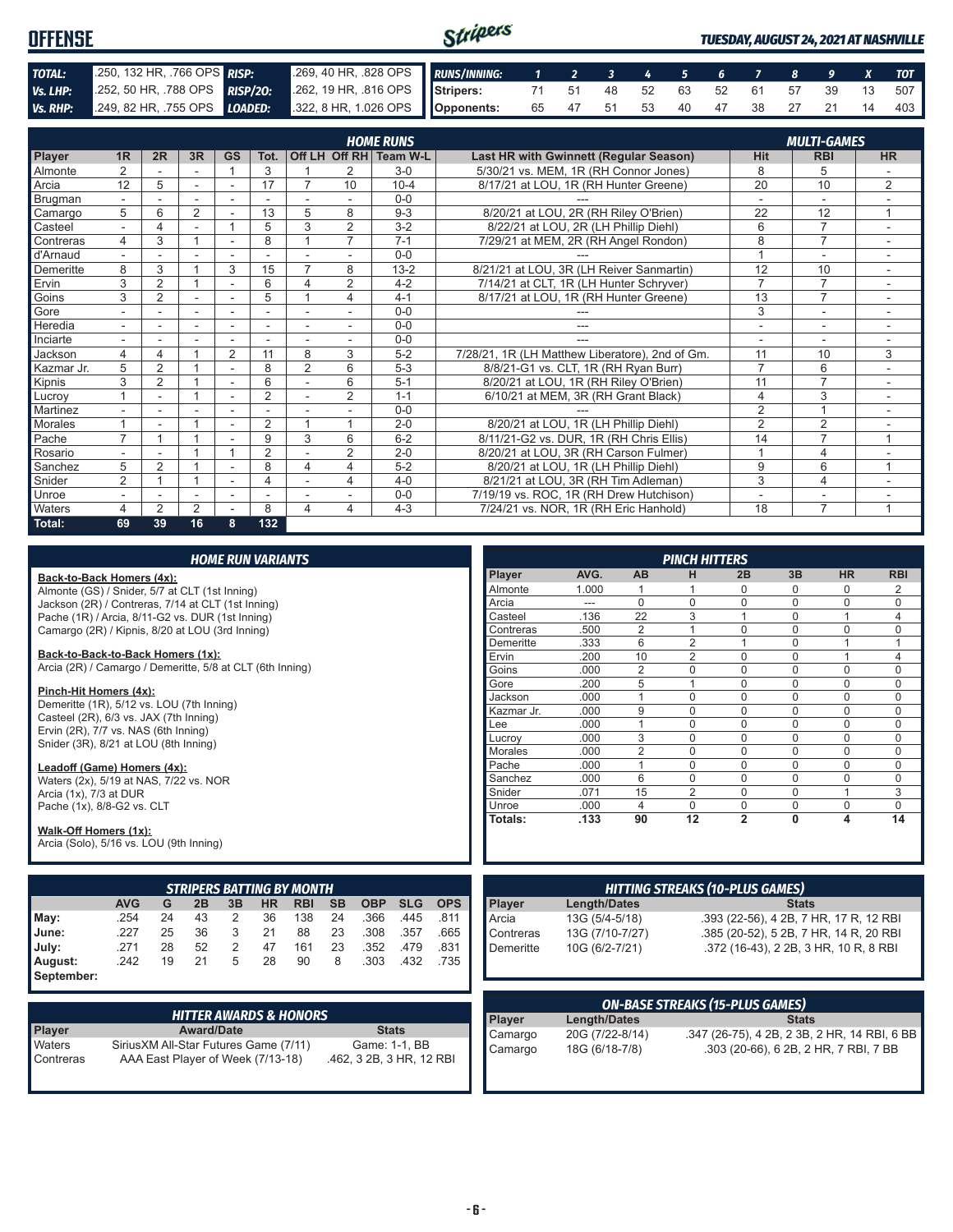### **BATTER BIOS**

### **13 ORLANDO ARCIA** *- SS - 27 YRS - ANACO, VENEZUELA*

*SEASON WITH GWN:*.286, 17 HR, 37 RBI, 5 SB, .887 OPS *HIT STREAK:* -1G (0-4)

- *8/22 at LOU:*DNP *ROAD TRIP:* .200 (4-20), 2B, HR, 2 RBI **• Leaderboard:** Entering 8/24, ranks among Triple-A East top 10 in OPS (10th, .887) and R (T-10th, 51).
- **• 2021 with GWN: Has reached base safely in 61 of 68G (89.7%)** ... **5/4-5/18:**  Hit safely in first 13G (.393, 7 HR, 17 R, 12 RBI, 2 SB, 1.301 OPS) ... **5/9 at CLT:** Tied GWN's single-game HR record (3-for-4, 3 HR, 4 R, 4 RBI) ... **5/16 vs. LOU:** Blasted walk-off solo HR (#7) in 9th ... **6/18 vs. NAS:** Went 3-for-5 with 3 XBH, including game-tying double in 10th, scored walk-off run ... **6/5-6/23:** Posted 14G on-base streak (.333, 17-for-51, 4 2B, 3 HR, 11 R, 8 RBI, 6 BB) ... **8/11 vs. DUR:** Tallied 2nd multi-HR game of the year in G2 of DH (2-for-3, 2 HR, 3 RBI).
- **• 2021 with ATL:** Recalled on 7/4 ... Hit .204 (10-for-49, 1 2B, 2 HR, 5 R, 9 RBI) in 17G ... Optioned back to Gwinnett on 7/31.
- **• 2021 with MIL:** Was on Milwaukee's Opening Day roster and batted .091 (1-for-11, 1 RBI) in 4G before being traded to Atlanta on 4/6 (sent to Alternate Site).
- **• 2020:** Spent 59 games with the Brewers, batting .260 (10 2B, 1 3B, 5 HR, 22 R, 20 RBI, 2 SB) ... Played in 2 Postseason games (.143, 1-for-7, 1 HR, 2 RBI).
- **• Acquired:** Via trade with Milwaukee in exchange for RHP Chad Sobotka and RHP Patrick Weigel (4/6/21) ... Originally signed by Milwaukee as a NDFA (10/22/10).
- **• MLB Career:** .242, 70 2B, 7 3B, 44 HR, 189 RBI, 40 SB in 559G with MIL, ATL (2016-21) ... Played in the Postseason from 2018-20 (.295, 4 HR, 6 RBI in 13G).

### **17 JOHAN CAMARGO** *- INF - 27 YRS - PANAMA CITY, PANAMA*

*SEASON WITH GWN:*.310, 13 HR, 46 RBI, 0 SB, .912 OPS *HIT STREAK:* 3G (3-14) *8/22 at LOU:* 1-4, RBI *ROAD TRIP:* .190 (4-21), 3 HR, 6 RBI

- **• Leaderboard: Entering 8/24, leads Triple-A East in batting (.310)** ... Also ranks among top 10 in R (T-4th, 57), H (5th, 89), OBP (5th, .386), OPS (7th, .912), TB (7th, 151), and XBH (T-10th, 33).
- **• 2021 with GWN: 5/8 at CLT:** Notched first career multi-HR game (2-for-4, 2 HR, 2 RBI) ... **6/5 vs. JAX:** Started 5-4-3 triple play, GWN's first since 5/28/19 at TOL ... **6/18-7/8:** Posted 18G on-base streak (.303, 20-for-66, 6 2B, 2 HR, 9 R, 7 RBI, 7 BB) ... **7/18 at CLT:** Hit a 2-out, 2-run HR (#8) in 9th for a 12-11 lead (GWN had trailed 11-3) ... **7/30 at MEM:** Tallied season-high 4 RBI (2-for-4, 2B, HR #9) in 8-7 win ... **7/22-8/14:** Posted team-best 20G on-base streak (.347, 26-for-75, 4 2B, 2 3B, 2 HR, 14 R, 14 RBI, 6 BB, .924 OPS).
- **• Gwinnett Career:** Has hits in 100 of 131G (76.3%) since 2017, batting .325 (165 for-507, 34 2B, 4 3B, 22 HR, 90 R, 88 RBI, 1 SB, .928 OPS).
- **• 2021 with ATL:** In 6 stints with the Braves, batting .000 (0-for-16, 1 R) in 15G.
- **• 2020:** Made Braves' Opening Day roster and batted .200 (8 2B, 4 HR, 16 R, 9 RBI) in 35G ... Added to the NLCS roster in place of injured Adam Duvall prior to Game 2 and played in 4G (.250, 2-for-8, 1 2B, 1 RBI).
- **• Acquired:** NDFA (7/2/10) out of Panama City, Panama.
- **• MLB Career:** .257, 68 2B, 4 3B, 34 HR, 144 RBI, 2 SB in 364G with Atlanta (2017- 21) ... Played in 2018 and 2020 Postseasons (.087, 1 2B, 1 RBI in 8G).

### **9 RYAN CASTEEL** *- 1B/C - 30 YRS - CHATTANOOGA, TN*

*SEASON WITH GWN:*.241, 5 HR, 21 RBI, 0 SB, .754 OPS *HIT STREAK:* 3G (3-9)

- *8/22 at LOU:*1-3, HR, R, 2 RBI, BB *ROAD TRIP:* .333 (1-3), HR, 2 RBI **• 2021 with GWN: 5/15-5/18:** Had 6 RBI in 3G span, including 5/15 vs. LOU (1 for-2, GW 3-run 2B, 3 RBI) and 5/16 vs. LOU (1-for-3, HR, 2 RBI) ... **6/2 vs. JAX:** Notched pinch-hit 2-run double ... **6/3 vs. JAX:** Hit pinch-hit 2-run HR (#2) ... **6/24 at NOR:** Crushed game-winning grand slam (#3) in 6-2 victory (1-for-4, 4 RBI), his 2nd career slam (first since 7/20/13 with Adv-A Modesto) ... **8/8-G2 vs. CLT:** Homered for the first time since 6/24 (#4), a decisive 2-run shot in 8-2 victory. **• 2020:** Was not on the Braves' 60-man player pool ... Did not play.
- **• 2019:** Played 118G with Double-A Mississippi, batting .263 (21 2B, 2 3B, 21 HR,
- 73 RBI, .811 OPS) ... Ranked 2nd in the Southern League in homers and RBI, 3rd in slugging (.477) ... Was his 2nd career 20-homer season (hit 22 in 2013).
- **• Acquired:** MiLB FA (3/14/21) ... Originally Colorado's 17th-round pick in 2010 out of Cleveland State Community College (Cleveland, TN).

#### **24 WILLIAM CONTRERAS** *- C - 23 YRS - PUERTO CABELLO, VZ SEASON WITH GWN:*.313, 8 HR, 27 RBI, 0 SB, .951 OPS *HIT STREAK:* -2G (0-8)

*8/22 at LOU:* DNP *ROAD TRIP:* .000 (0-8)

- **• 2021 with GWN: Has hits in 25 of 32G (78.1%) during his Triple-A debut** ... **7/13-7/18:** Named Triple-A East Player of the Week (.462, 12-for-26, 3 2B, 3 HR, 7 R, 12 RBI, 1.440 OPS) ... **7/10-7/27:** Posted a 13G hitting streak, tied for GWN's longest this year (.385, 20-for-52, 5 2B, 7 HR, 14 R, 20 RBI, 1.333 OPS).
- **• 2021 with ATL:** In 2 stints (5/2-7/7, 8/21-8/23), batting .196 (29-for-148, 3 2B, 1 3B, 7 HR, 16 R, 21 RBI, .649 OPS) in 46G.
- **• 2020:** Spent most of the year at the Alternate Training Site at Coolray Field ... Recalled by Atlanta for MLB debut on 7/24 ... Hit .400 (4-for-10, 1 2B, 1 RBI) in 4G.
- **• Bloodlines:** Older brother is Chicago Cubs' C Willson Contreras.
- **• Acquired:** NDFA (2/1/15) out of Puerto Cabello, Venezuela.
- **• MLB Career:** .209, 4 2B, 1 3B, 7 HR, 22 RBI, 0 SB in 50G with Atlanta (2020-21).

### **12 TRAVIS DEMERITTE** *- OF - 26 YRS - NEW YORK, NY*

*SEASON WITH GWN:*.304, 15 HR, 42 RBI, 6 SB, 1.040 OPS *HIT STREAK:* -1G (0-3) *8/22 at LOU:*0-3, R, BB *ROAD TRIP:* .417 (5-12), HR, 4 RBI, SB

- 
- **• 2021 with GWN: Since coming off the IL on 7/13, ranks among Triple-A East leaders in RBI (T-7th, 27) and HR (T-8th, 9)** ... **5/4 at CLT:** Tallied 5 RBI (3-for-6, HR) to set GWN Opening Night record ... **6/2-7/21:** Posted 10G hitting streak (.372, 16-for-43, 2 2B, 3 HR, 10 R, 8 RBI, 1.041 OPS) ... **6/10-7/10:** Was on the Injured List ... **7/17-7/25:** Hit 3 grand slams in 7G span (7/17 at CLT, 7/23 vs. NOR, 7/25 vs. NOR), raising his career total to 6 (4 with GWN) ... **7/18 at CLT:** Notched season-high 4 hits (4-for-5, 3 R, 2 RBI, SB) ... **7/27 at MEM:** Homered for 3rd straight game, GW solo blast (#12) in 1-0 win ... **8/21 at LOU:** Matched a season high with 4 hits (4-for-4, 3-run HR, 2 R, 4 RBI).
- **• Gwinnett Career:** In 150G since 2019, batting .292 (149-for-510, 39 2B, 2 3B, 35 HR, 108 R, 115 RBI, 10 SB, .976 OPS) with the Stripers.
- **• 2020:** Hit .172 with 1 2B, 4 RBI in 18G with Detroit ... DFA'd on 2/5/21.
- **• 2019:** Made his Triple-A debut with Gwinnett and was an IL All-Star (.286, 20 HR, 73 RBI, .944 OPS in 96G) ... Has 1 of the 9 20-HR seasons in GWN history ... Traded to Detroit on 7/31, made his MLB debut (.225, 3 HR, 10 RBI in 48G).
- **• Acquired:** Off Waivers from Detroit (2/12/21) ... Originally Texas' 1st-round pick (30th overall) in 2013 out of Winder-Barrow High School (Winder, GA).
- **• MLB Career:** .217, 8 2B, 2 3B, 3 HR, 14 RBI, 3 SB with Detroit (2019-20).

### **18 PHILLIP ERVIN** *- OF - 29 YRS - MOBILE, AL*

*SEASON WITH GWN:*.198, 6 HR, 25 RBI, 11 SB, .636 OPS *HIT STREAK:* 1G (1-5) *8/22 at LOU:*PH, 0-0, BB, R *ROAD TRIP:* .200 (1-5), RBI

- **• 2021 with GWN: 6/2 vs. JAX:** Hit decisive 3-run HR (#1) and tallied season-high 4 RBI (1-for-4, R) ... **6/13 at MEM:** Belted game-tying 2-run HR (#2) with 2 outs in the 9th of an eventual 7-6 loss (1-for-3, 1 R, 2 RBI) ... **7/7 vs. NAS:** Clubbed game-tying 2-run pinch-hit HR (#5, 1-for-1, 2 RBI) ... **8/1 at MEM:** Lined GWRBI single with 2 outs in 9th inning in 4-2 win (1-for-2, RBI).
- **• 2020:** Between Cincinnati and Seattle, hit .149 with 3 2B, 4 RBI, 1 SB in 37G ... DFA'd by the Reds (8/28), Mariners (12/16), and Chicago Cubs (2/20/21).
- **• Acquired:** Off waivers from the Chicago Cubs (2/22/21) ... Originally Cincinnati's 1st-round pick (27th overall) in 2013 out of Samford University (Homewood, AL).
- **• MLB Career:** .247, 26 2B, 8 3B, 17 HR, 68 RBI, 15 SB in 237G with CIN, SEA (2017-20) ... Talled 7 of his 8 career triples in 2019 (ranked 7th in NL).

### **8 RYAN GOINS** *- INF - 33 YRS - TEMPLE, TX*

*SEASON WITH GWN:*.249, 5 HR, 31 RBI, 2 SB, .696 OPS *HIT STREAK:* -3G (0-11)

- *8/22 at LOU:*0-4 *ROAD TRIP:* .071 (1-14), HR, RBI **• 2021 with GWN: 5/4 at CLT:** Hit Gwinnett's first HR of the season (solo, 2-for-5, RBI) ... **5/12 vs. LOU:** Set season highs for hits (3-for-4) and RBI (3) ... **6/18-6/29:** Posted season-best 8G hitting streak (.400, 10-for-25, 1 2B, 3 R, 6 RBI) ... **7/4 at DUR:** Homered for the first time since Opening Night (2-run, #2, 1-for-4, 2 RBI) ... **8/13 vs. DUR:** Clubbed 2-run HR (#4) in 8th inning for decisive runs in 6-4 victory (2-for-4, 2 R, 2 RBI) ... **8/6-8/17:** In his first 8G since returning from the Olympics, hit .304 (7-for-23, 3 HR, 5 R, 6 RBI, .987 OPS).
- **• Tokyo Olympics:** Was on GWN's Temporary Inactive List while playing for Mexico in this year's Olympics ... Hit .250 (1-for-4, R, RBI) in 2G (MEX went 0-3).
- **• Triple-A Career:** Has played for BUF (2013-16), LHV (2018), CLT (2019), and GWN (2021) ... Was teammates with MGR Matt Tuiasosopo in 2014 with BUF.
- **• 2020:** Played in 14G with the Chicago White Sox, batting .000 (0-for-9, 4 R) ... Spent most of the year at the Alternate Training Site in Schaumburg, IL.
- **• Acquired:** MiLB FA (2/25/21) ... Originally Toronto's 4th-round pick in 2009 out of Dallas Baptist University (Dallas, TX).
- **• MLB Career:** .228, 71 2B, 12 3B, 22 HR, 158 RBI in 555G with TOR, KC, CWS (2013-20) ... Played for TOR in 2015-16 Postseasons (.146, 1 HR, 5 RBI in 14G).

#### **5 TERRANCE GORE** *- OF - 30 YRS - MACON, GA SEASON WITH GWN:*.268, 0 HR, 1 RBI, 14 SB, .824 OPS *HIT STREAK:* -1G (0-2)

*8/22 at LOU:*0-2, BB, SO *ROAD TRIP:* .000 (0-2)

- **• 2021 with GWN: In 12G without a PH/PR appearance, is batting .273 (9-for-33, 3 2B, 1 3B, 8 R, 1 RBI)** ... Is 14-for-16 (87.5%) in stolen base attempts, has a pair of 2-steal games (5/18 at NAS, 6/18 vs. NAS) ... **6/9-G2 at MEM:** Stole 3rd and scored winning run in 8th inning of 3-1 victory ... **7/10 vs. NAS:** Notched seasonhigh 3 hits (3-for-3, 2B, R).
- **• 2020:** Logged 2G in his lone season with the Los Angeles Dodgers (0 PA).
- **• Acquired:** MiLB FA (2/18/21) ... Originally Kansas City's 20th-round pick in 2011 out of Gulf Coast Community College (Panama City, FL).
- **• MLB Career:** .224, 2 2B, 1 3B, 0 HR, 1 RBI, 40 SB in 102G with KC, CHC, LAD (2014-20) ... Played in the Postseason with KC (2014-15) and CHC (2018), going 0-for-2 with 3 R, 5 SB ... Won World Series with the Royals in 2015.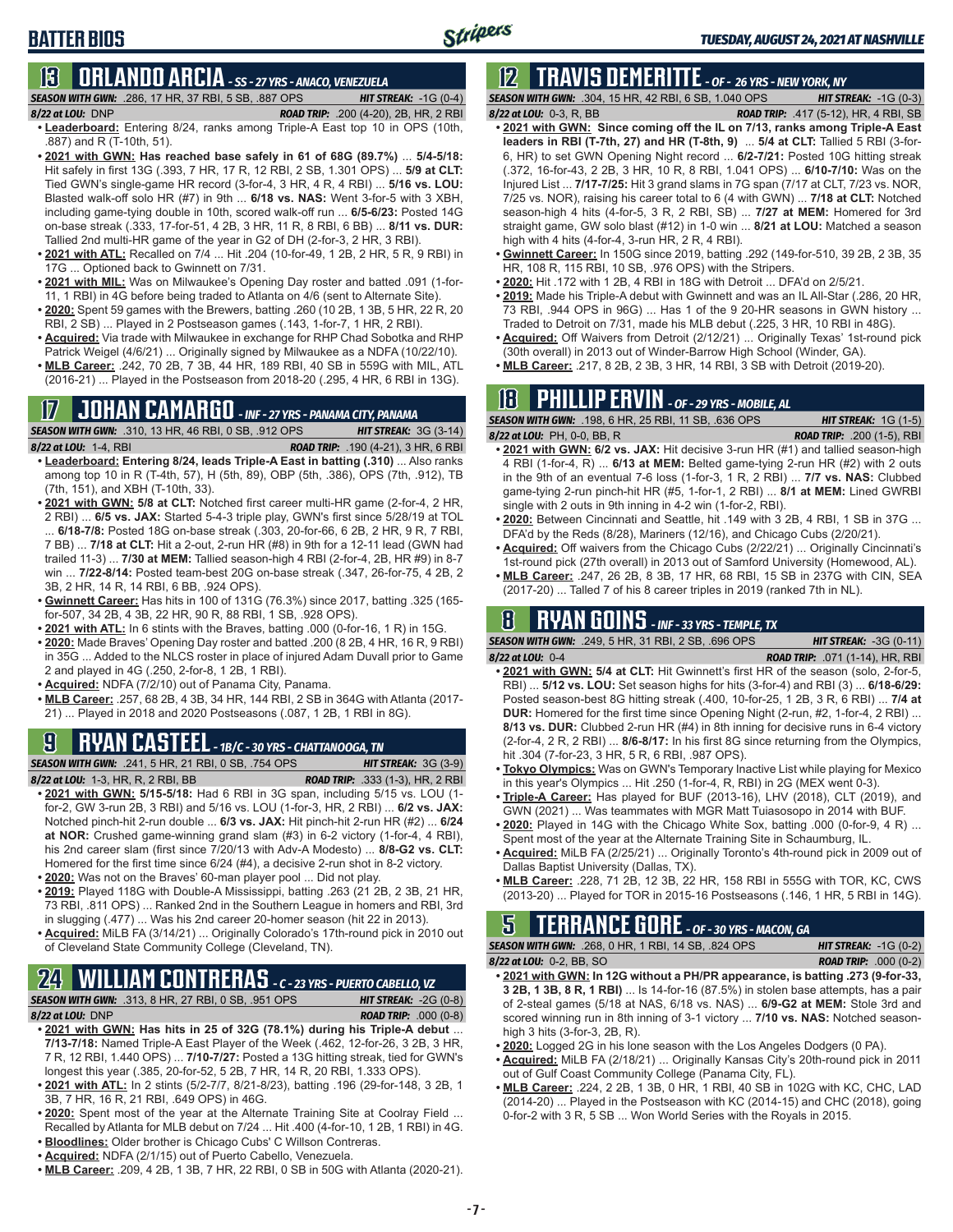### **BATTER BIOS**

### **4 SEAN KAZMAR JR.** *- INF - 37 YRS - VALDOSTA, GA*

*SEASON WITH GWN:*.224, 8 HR, 24 RBI, 3 SB, .662 OPS *HIT STREAK:* -1G (0-1) *8/22 at LOU:*PH, 0-1 *ROAD TRIP:* .400 (4-10), 2B

- **• Hits Record: On 7/31 at MEM, passed Larry Whisenton (657) for the Atlanta Braves Triple-A career hits record with his 658th (single, 1-for-4)**. **• Gwinnett Career:** Batting .265 (665-for-2511, 135 2B, 12 3B, 45 HR, 303 R, 294
- RBI, 26 SB) in 732G over 8 seasons ... Leads in career G, AB, H, TB (959), 2B, R, RBI ... Ranks 2nd in career 3B (12) ... Ranks 3rd in career HR (45).
- **• 2021 with GWN: 5/25 vs. MEM:** Lined a walk-off single in the 9th for a 2-1 win, his first career walk-off RBI with GWN ... **7/8-G1 vs. NAS:** Passed Joey Terdoslavich for 3rd on GWN career HR list (#42, 1-for-3, 2 RBI) ... **7/22 vs. NOR:** Passed Damon Hollins for 2nd on ATL Triple-A hits list (#649, 2-for-3, HR, 2 RBI) ... **7/28 at MEM:** Notched his 999th and 1,000th career Triple-A hits (2-for-5, R).
- **• 2021 with ATL:** Contract selected on 4/17, has spent 2 stints with Atlanta (4/17- 4/23, 5/4-5/7), going 0-for-2 ... Pinch hit on 4/17 at the Chicago Cubs, marking his first MLB appearance in 4,589 days since 9/23/08 with San Diego ... The last player with a bigger gap between MLB appearances was Ralph Winegarner (13 years, 14 days between 6/23/36 with CLE and 7/7/49 with STL).
- **• Acquired:** MiLB FA (12/7/20) ... Originally San Diego's 5th-round pick in 2004 out of the College of Southern Nevada.
- **• MLB Career:** .195, 1 2B, 0 3B, 0 HR, 2 RBI in 22G with SD (2008), ATL (2021).

# **22 JASON KIPNIS** *- INF - 34 YRS - NORTHBROOK, IL*

*SEASON WITH GWN:*.261, 6 HR, 20 RBI, 0 SB, .814 OPS *HIT STREAK:* 1G (3-3) *8/22 at LOU:*DNP *ROAD TRIP:* .273 (3-11), HR, RBI

- **• 2021 with GWN: 5/28 vs. MEM:** Belted decisive 3-run HR (#1, 2-for-3, 3 RBI) ... **6/16 at NAS:** Hit game-winning HR (#2), a 2-run shot (2-for-4,, 2 RBI) ... **7/6-7/16:** Had 5 multi-hit efforts in 9G, batting .350 (14-for-40, 3 2B, 1 3B, 2 HR, 8 R, 10 RBI, .991 OPS) ... **7/14 at CLT:** Fell triple shy of the cycle (3-for-5, 2B, HR, 3 R, 2 RBI).
- **• 2020:** In his lone season with the Chicago Cubs, hit .237 (8 2B, 1 3B, 3 HR, 16 RBI, 1 SB) in 44G ... Played in 2G during the Postseason (0-for-3, 1 BB, 1 SO) ... Elected Free Agency on 10/28.
- **• Acquired:** MiLB FA (3/29/21) ... Originally Cleveland's 2nd-round pick in 2009 out of Arizona State University (Tempe, AZ).
- **• MLB Career:** .260, 260 2B, 24 3B, 126 HR, 545 RBI, 136 SB in 1,165G with CLE, CHC (2011-20) ... Was 2-time AL All-Star with the Indians (2013, 2015) ... Hit .192 (3 2B, 1 3B, 4 HR, 9 RBI) in 26G during the Postseason with CLE (2013, 2016-18) and CHC (2020).

### **20 JONATHAN MORALES** *- C - 26 YRS - ARROYO, PUERTO RICO SEASON WITH GWN:*.162, 2 HR, 11 RBI, 0 SB, .416 OPS *HIT STREAK:* -1G (0-4)

- *8/22 at LOU:*DNP *ROAD TRIP:* .417 (5-12), 2B, HR, 3 RBI **• 2021 with GWN: 5/7 at CLT:** Tied his single-game career high with 5 RBI, going 2-for-6 with a 3-run HR (#1) in the 9th ... **8/6 vs. CLT:** Hit a 2-out walk-off single in 11th inning for 4-3 win (2nd career walk-off with GWN, last on 7/21/18 vs. PAW) ... **8/20 at LOU:** Went 4-for-4 (2B, HR, 2 R, 3 RBI), his most hits in a game since 8/13/16 with Class-A Rome at Hickory (career-best 5-for-5).
- **• 2020:** Spent entire year at Braves Alternate Training Site in Gwinnett (no MLB debut) ... Played for Caguas of the Puerto Rican Winter League (.394, 3 HR, 9 RBI in 13G), earning PWL Postseason All-Star honors.
- **• 2019:** Hit .240 (13 2B, 2 HR, 27 R, 25 RBI) in 80G between Double-A Mississippi and Gwinnett ... Logged 1 game during the IL Playoffs (0-for-1, BB).
- **• Acquired:** Braves' 25th-round pick in 2015 out of Miami-Dade CC.

# **15 CRISTIAN PACHE** *- OF - 22 YRS - SANTO DOMINGO CENTRO, D.R.*

*SEASON WITH GWN:*.257, 9 HR, 31 RBI, 6 SB, .771 OPS *HIT STREAK:* 1G (2-5) *8/22 at LOU:* DNP *ROAD TRIP:* .250 (4-16), 2B

- 
- **• MLB.com Prospect Ranks:** #1 (Braves Top 30), #40 (Top 100). **• 2021 with GWN: Ranks 7th in Triple-A East in OPS (.975) in August, batting .327 (18-for-55, 5 2B, 3 HR, 12 R, 9 RBI, 2 SB) in 15G** ... **5/29-6/1:** Assigned to rehab (right hamstring inflammation), played 1G before being activated/optioned on 6/2 ... **6/5 vs. JAX:** Went 3-for-6 with 2 doubles, including game-tying 2-run double in 9th ... **6/10 at MEM:** Tallied first career multi-HR game (3-for-5, 2 HR, 3 R, 4 RBI) ... **6/30 at DUR:** Notched last-at-bat GWRBI single in 9th for 2-1 win (2-for-3, 2B, RBI) ... **7/21 vs. NOR:** Homered in both games of a DH (#3-4, 2-for-6, 2 R, 2 RBI) ... **7/8-7/28:** Hit .286 (18-for-63, 1 2B, 4 HR, 16 R, 11 RBI, 3 SB, .858 OPS) in 17G ... **8/11 vs. DUR:** Went 4-for-6 with 5 RBI in a DH sweep, tallying 2 HR (#8-9) and delivering 2-out walk-off single in G1 (won 4-3).
- **• 2021 with ATL:** On Atlanta's Opening Day roster for the first time ... Hit .111 (3 2B, 1 HR, 6 R, 4 RBI) in 22G ... Placed on IL twice, on 4/14 and 5/14.
- **• 2020:** Spent most of the year at the Alternate Training Site ... Made his MLB debut on 8/21 vs. Philadelphia (1-for-4) ... Played just 2G during regular season (.250) ... Also made MLB Postseason debut (.182, 1 2B, 1 HR, 4 R, 4 RBI in 12G).
- **• 2019:** Between Mississippi (104G) and Gwinnett (26G), hit .277 (36 2B, 9 3B, 12 HR, 63 R, 61 RBI, 8 SB, .802 OPS) in 130G ... Named a Southern League Postseason All-Star and MLB All-Star Futures Game participant.
- **• Acquired:** NDFA (7/4/15) out of Santo Domingo Centro, D.R.
- **• MLB Career:** .119, 3 2B, 0 3B, 1 HR, 4 RBI, 0 SB in 24G with Atlanta (2020-21).

#### **7 EDDIE ROSARIO** *- OF - 29 YRS - GUAYAMA, PUERTO RICO SEASON WITH GWN:*.154, 2 HR, 13 RBI, 0 SB, .534 OPS *HIT STREAK:* 2G (4-10)

- *8/22 at LOU:* DNP *ROAD TRIP:* .227 (5-22), 2 2B, 2 HR, 11 RBI **• MLB Rehab:** Assigned to Gwinnett on 8/9 (Braves org. debut) ... Has been on the CLE/ATL 10-day injured list since 7/7 (right abdominal strain) ... **Of his 6 hits, 2 have been homers (grand slam on 8/18 at LOU, 3-run HR on 8/20 at LOU)** ... **Has a 4G multi-RBI streak since 8/18 (11 RBI)**.
- **• 2021 with CLE:** Signed a MLB free agent deal on 2/4 ... Played 78G with the Indians, batting .254 (72-for-283, 15 2B, 1 3B, 7 HR, 29 R, 46 RBI, 9 SB).
- **• 2020:** In his final season with Minnesota, hit .257 (54-for-210, 7 2B, 13 HR, 31 R, 42 RBI, 3 SB) in 57G ... Played in 2G during the AL Wild Card Series vs. Houston, batting .000 (0-for-7, 1 SO).
- **• 2019:** Set MLB career highs in HR (32), R (91), RBI (109), TB (281), batting .276 with an .800 OPS in 137G with Minnesota ... Finished 18th in AL MVP voting.
- **• Acquired:** Via trade with Cleveland in exchange for INF Pablo Sandoval (7/30/21) ... Originally Minnesota's 4th-round pick in 2010 (Rafael Lopez Landron HS, P.R.).
- **• MLB Career:** .275, 149 2B, 23 3B, 126 HR, 434 RBI, 48 SB in 775G with Minnesota (2015-20) and Cleveland (2021) ... Played in the MLB Postseason with the Twins in 2017, 2019, and 2020 (.217, 1 2B, 2 HR, 2 R, 3 RBI in 6G).

# **2 YOLMER SANCHEZ** *- INF - 29 YRS - MARACAY, VENEZUELA*

*SEASON WITH GWN:*.204, 8 HR, 26 RBI, 4 SB, .634 OPS *HIT STREAK:* -2G (0-7)

- *8/22 at LOU:*0-4 *ROAD TRIP:* .231 (3-13), HR, RBI **• 2021 with GWN: Has 7 HR (#2-8) in 23G since 7/22, batting .260 (20-for-77, 15 R, 13 RBI, .858 OPS) in that span** ... **5/7 at CLT:** Went 3-for-5 (3 R, 3 RBI) with GWN's first triple of the year ... **6/9-G2 at MEM:** Stole home as part of a doublesteal with Drew Waters, scored tying run in 3-1 win (1-for-2, R, SB) ... **7/28 at MEM:** Hit game-tying 2-run HR (#3) with 2 outs in 9th of 8-7 loss ... **7/30 at MEM:** Recorded 2nd career multi-HR game (1st since 5/2/15, CLT vs. SWB), hitting 2 solo shots (#4-5) including GW blast in 8th for 8-7 win (2-for-3, 3 R, 2 RBI).
- **• 2020:** Played 11G with the Chicago White Sox, batting .313 (3 2B, 1 HR, 1 RBI, 1.164 OPS) ... Made his MLB Postseason debut in the ALWCS (1G, no at-bat).
- **• Acquired:** MiLB FA (3/31/21) ... Originally a NDFA with Chi. White Sox (5/29/09). **• MLB Career:** .245, 113 2B, 24 3B, 32 HR, 215 RBI, 30 SB in 657G with the Chi.
- White Sox (2014-20) ... Won an AL Gold Glove in 2019 (.987 FPCT at 2B).

# **26 TRAVIS SNIDER** *- OF/INF - 33 YRS - KIRKLAND, WA*

| <b>SEASON WITH GWN: .177, 4 HR, 13 RBI, 2 SB, .630 OPS</b>                   | <b>HIT STREAK:</b> $-1G(0-3)$           |
|------------------------------------------------------------------------------|-----------------------------------------|
| $8/22$ at LOU: 0-3                                                           | <b>ROAD TRIP:</b> .200 (1-5). HR. 3 RBI |
| • 2021 with GWN: 6/18 vs. NAS: Homered (#2) as part of 6-run comeback in 8-7 |                                         |

- win (1-for-3, 2 RBI) ... **7/15 at CLT:** Blasted go-ahead 2-run HR (#3) in 8th of 11-10 win (1-for-4, 2 RBI) ... **7/31 at MEM:** Delivered GW 2-run double in 2-1 win (1-for-4, 2 RBI) ... **8/21 at LOU:** Belted pinch-hit 3-run HR (#4).
- **• 2020:** Signed by Miami on 7/24 and reported to the Marlins' Alternate Training Site in Jupiter, FL, but was released on 8/27 and did not reach the Majors.
- **• 2019:** Played for Triple-A Reno in Arizona's system (.294, 22 2B, 4 3B, 11 HR, 41 RBI, 3 SB, .899 OPS in 93G).
- **• Acquired:** MiLB FA (2/26/21) ... Originally Toronto's 1st-round pick (14th overall) in 2006 out of Henry M. Jackson High School (Mill Creek, WA).
- **• MLB Career:** .244, 100 2B, 7 3B, 54 HR, 212 RBI, 22 SB in 630G with TOR, PIT, BAL (2008-15) ... Played for PIT in Postseason from 2013-15 (1-for-4 in 3G).

# **11 Drew WATERS** *- OF - 22 YRS - ATLANTA, GA*

*SEASON WITH GWN:*.247, 8 HR, 30 RBI, 20 SB, .742 OPS *HIT STREAK:* -1G (0-4)

*8/22 at LOU:*0-4 *ROAD TRIP:* .118 (2-17), 2 RBI **• Leaderboard:** Entering 8/24, ranks among Triple-A East top 10 in SB (T-6th, 20)

- and R (T-7th, 53).
- **• MLB.com Prospect Ranks:** #3 (Braves Top 30), #86 (Top 100 Prospects).
- **• 2021 with GWN: 5/15-6/10:** Hit .316 (25-for-79, 4 2B, 3 HR, 16 R, 9 RBI, 6 SB, .906 OPS) in 21G ... **5/18 at NAS:** Recorded first career multi-HR game (3-for-5, 2 HR, 3 RBI) and became the first GWN player to homer from both sides of the plate since Mel Rojas Jr. (7/7/16 at CLT) ... **5/19 at NAS:** Fell a triple shy of the cycle in first 4-hit game at Triple-A (4-for-5, 2B, HR, 2 R, 2 RBI, 2 SB) ... **6/9-G2 at MEM:** Lined RBI single in 8th (2-for-3, R, RBI) for last-at-bat 3-1 win ... **7/2-7/18:** Posted 13G on-base streak (.357, 20-for-56, 8 2B, 1 3B, 2 HR, 14 R, 10 RBI, 4 SB) ... **7/1-7/31:** Led Triple-A East in XBH with 17, batting .301 (31-for-103, 11 2B, 1 3B, 5 HR, 23 R, 17 RBI, 5 SB, .924 OPS) in 24G.
- **• Futures Game:** Played for the NL Team in the 2021 SiriusXM All-Star Futures Game on 7/11 at Coors Field (1-for-1, BB) ... Was the 7th active Gwinnett player selected to the game (1st since RHP Touki Toussaint in 2018).
- **• 2020:** Spent entire year at Braves Alternate Site in Gwinnett (no MLB debut).
- **• 2019:** Hit .309 (40 2B, 9 3B, 7 HR, 80 R, 52 RBI, 16 SB) in 134G with Double-A Mississippi and Gwinnett ... Won Southern League Batting Title (.319, best in MIS history) and Most Valuable Player (1st in MIS history) ... Ranked among MiLB top 5 in doubles (T-3rd, 40) and hits (5th, 163).
- **• Acquired:** Braves' 2nd-round pick in 2017 out of Etowah High School (Woodstock, GA) ... Named Gatorade Georgia Baseball Player of the Year in 2017.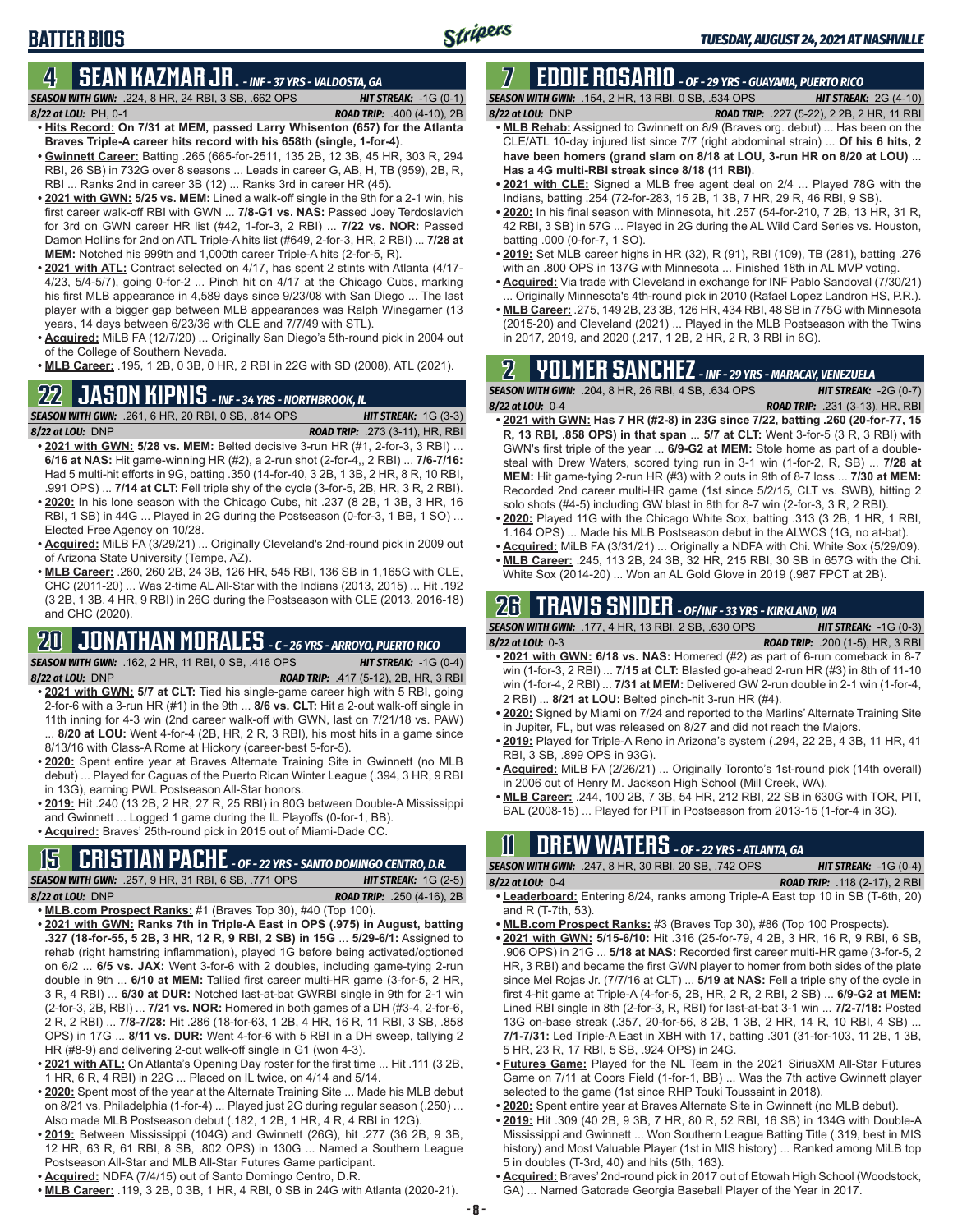### **SEASON SUMMARY**



### **TEAM HIGHS & LOWS**

| <b>OFFENSE:</b>                                                  |  |
|------------------------------------------------------------------|--|
|                                                                  |  |
|                                                                  |  |
|                                                                  |  |
|                                                                  |  |
|                                                                  |  |
|                                                                  |  |
|                                                                  |  |
|                                                                  |  |
|                                                                  |  |
|                                                                  |  |
|                                                                  |  |
|                                                                  |  |
|                                                                  |  |
|                                                                  |  |
|                                                                  |  |
|                                                                  |  |
|                                                                  |  |
|                                                                  |  |
| <b>PITCHING:</b>                                                 |  |
|                                                                  |  |
|                                                                  |  |
|                                                                  |  |
|                                                                  |  |
|                                                                  |  |
|                                                                  |  |
|                                                                  |  |
|                                                                  |  |
|                                                                  |  |
|                                                                  |  |
|                                                                  |  |
| <b>DEFENSE:</b>                                                  |  |
| Most Double Plays Turned, Game  3 (6x, last: 8/21 at Louisville) |  |
|                                                                  |  |

### **TEAM MISCELLANEOUS**

Most Caught Stealing, Game .............................................. 2 (8/8-G1 vs. Charlotte)

| Largest Blown Lead (Loss) 3 Runs (4x, last: 8/6 vs. Charlotte, 5-2, 6-10) |
|---------------------------------------------------------------------------|
|                                                                           |
|                                                                           |
|                                                                           |
|                                                                           |
|                                                                           |
|                                                                           |
|                                                                           |
|                                                                           |
|                                                                           |

### **INDIVIDUAL HIGHS & LOWS**

| <b>HITTING (GAME):</b> |  |
|------------------------|--|
|                        |  |
|                        |  |
|                        |  |
|                        |  |
|                        |  |
|                        |  |
|                        |  |
|                        |  |
|                        |  |
|                        |  |
|                        |  |
|                        |  |
|                        |  |

#### **PITCHING (GAME):**

#### **DEFENSE (GAME):**

### **STREAKS**

#### **OFFENSIVE (LONGEST IN 2021 ONLY):**

#### **PITCHING (LONGEST IN 2021 ONLY):**

| Consecutive Starts with Win3 Starts (J. Rodriguez, 8/4-Current) |
|-----------------------------------------------------------------|
|                                                                 |
|                                                                 |
|                                                                 |
|                                                                 |

### **LAST TIME IT HAPPENED (GWINNETT REGULAR-SEASON HISTORY)**

#### **INDIVIDUAL OFFENSE:**

|                             | Back-to-Back-to-Back Homers  Arcia/Camargo/Demeritte (5/8/21 at Charlotte) |
|-----------------------------|----------------------------------------------------------------------------|
|                             |                                                                            |
|                             |                                                                            |
|                             |                                                                            |
|                             |                                                                            |
|                             |                                                                            |
|                             |                                                                            |
|                             |                                                                            |
|                             |                                                                            |
|                             |                                                                            |
|                             |                                                                            |
| <b>INDIVIDUAL PITCHING:</b> |                                                                            |
| 0.0 Instead Deafast Comes   | <b>N</b> Lassau                                                            |

| <b>INDIVIDUAL PITURING.</b>                                                    |  |
|--------------------------------------------------------------------------------|--|
|                                                                                |  |
| 9.0-Inning No-Hitter (Solo)Todd Redmond (5/28/10 at Louisville)                |  |
| 9.0-Inning No-Hitter (Comb.) Wooten/Marksberry/Ramirez (6/30/16 at Louisville) |  |
|                                                                                |  |
|                                                                                |  |
|                                                                                |  |
| 21 Consecutive Saves Converted Jairo Asencio (9/6/09-8/8/11)                   |  |
| 25.0-Inning Scoreless Streak Stephen Marek, 25.1 IP (6/6/10-8/2/10)            |  |
|                                                                                |  |

# **TEAM OFFENSE:**

| <b>TEAM PITCHING:</b> |                     |
|-----------------------|---------------------|
|                       |                     |
|                       |                     |
|                       |                     |
|                       |                     |
|                       |                     |
| 21 Strikenuts         | $6/10/11$ at Toledo |

| 6 Homers Allowed ……………………………………………………………… //18/21 at Charlotte |  |
|----------------------------------------------------------------|--|
|                                                                |  |
|                                                                |  |
|                                                                |  |
|                                                                |  |

#### **TEAM DEFENSE:**

| Turn a Triple Play 6/5/21 vs. Jacksonville (Camargo-Kipnis-Snider) |
|--------------------------------------------------------------------|
|                                                                    |

### **TEAM MISCELLANEOUS:**<br>18-Run Margin of Victory....

| 21-Run Margin of Defeat…………………………………7/13/12 at Louisville (Lost 1-22) |
|-----------------------------------------------------------------------|